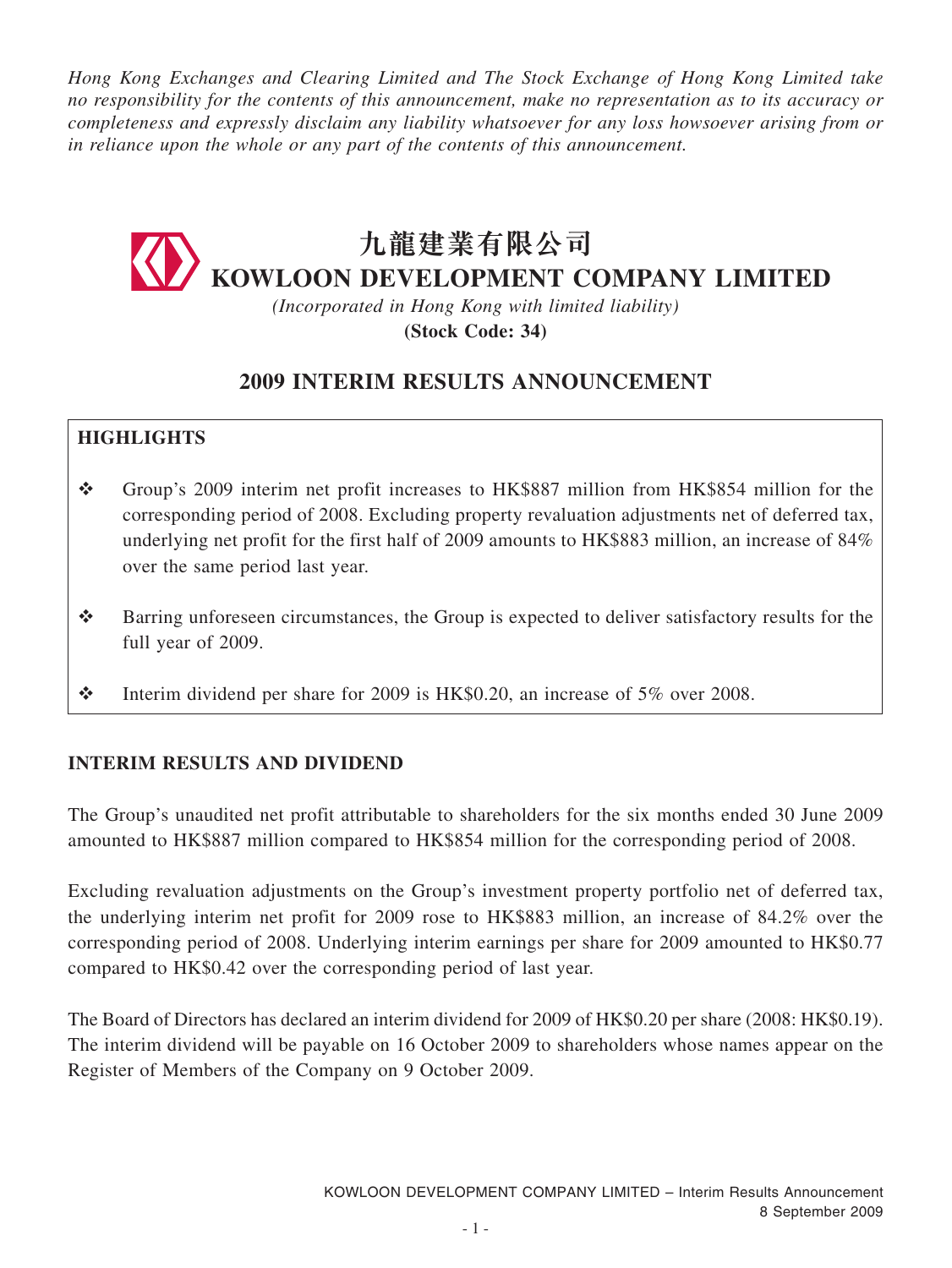#### **BUSINESS REVIEW**

The overall economic activity in the Greater China region during the first quarter of the year has been inevitably affected by the worst worldwide economic downturn since the Great Depression, with the China economy slowing significantly and the Hong Kong and Macau economies contracting considerably. The transaction volume and housing prices in the Hong Kong, Macau and Mainland China property markets fell substantially in the first three months of the year. However, the overall market sentiment has started to improve since the second quarter of the year as major leading economies around the globe appear to be gradually stabilizing following a series of unprecedented efforts by their respective governments to stimulate the economies through both monetary policy and fiscal policy since the start of the crisis in October last year.

#### **Property Sales**

In Hong Kong, we have almost sold all of our luxury residential units at 31 Robinson Road, Mid-levels. For the first half of 2009, total property sales from this residential project rose to HK\$463 million, an increase of 18.9% over the first half of 2008. Together with the final income distribution from the Group's co-investment in one of the Macau property development projects in the Orient Pearl District, Villa de Mer, a total operating profit of HK\$957 million was recorded for the first half of 2009, an increase of 95.1% over the corresponding period last year.

As stated above, the Group has received the final income distribution from the Villa de Mer project in the first half of 2009. Including the distribution received in 2008, this project has contributed a total of HK\$821 million to the Group's net profit.

#### **Property Development**

The Group's land bank for development amounted to approximately 4.4 million sq m of attributable gross floor area as of end-June 2009 and details of its major development projects are set out as follows.

### *Hong Kong*

#### *Ngau Chi Wan, Kowloon*

The site is located at 35 Clear Water Bay Road in Ngau Chi Wan, covering a site area of 19,335 sq m. This development project is wholly owned by the Group. It will be developed into a luxury residential and commercial complex, together with a modern shopping arcade, a first-class club house and community facilities, covering a gross floor area of approximately 196,400 sq m. The Group has accepted the provisional basic terms of the land exchange and the land premium negotiation is in process.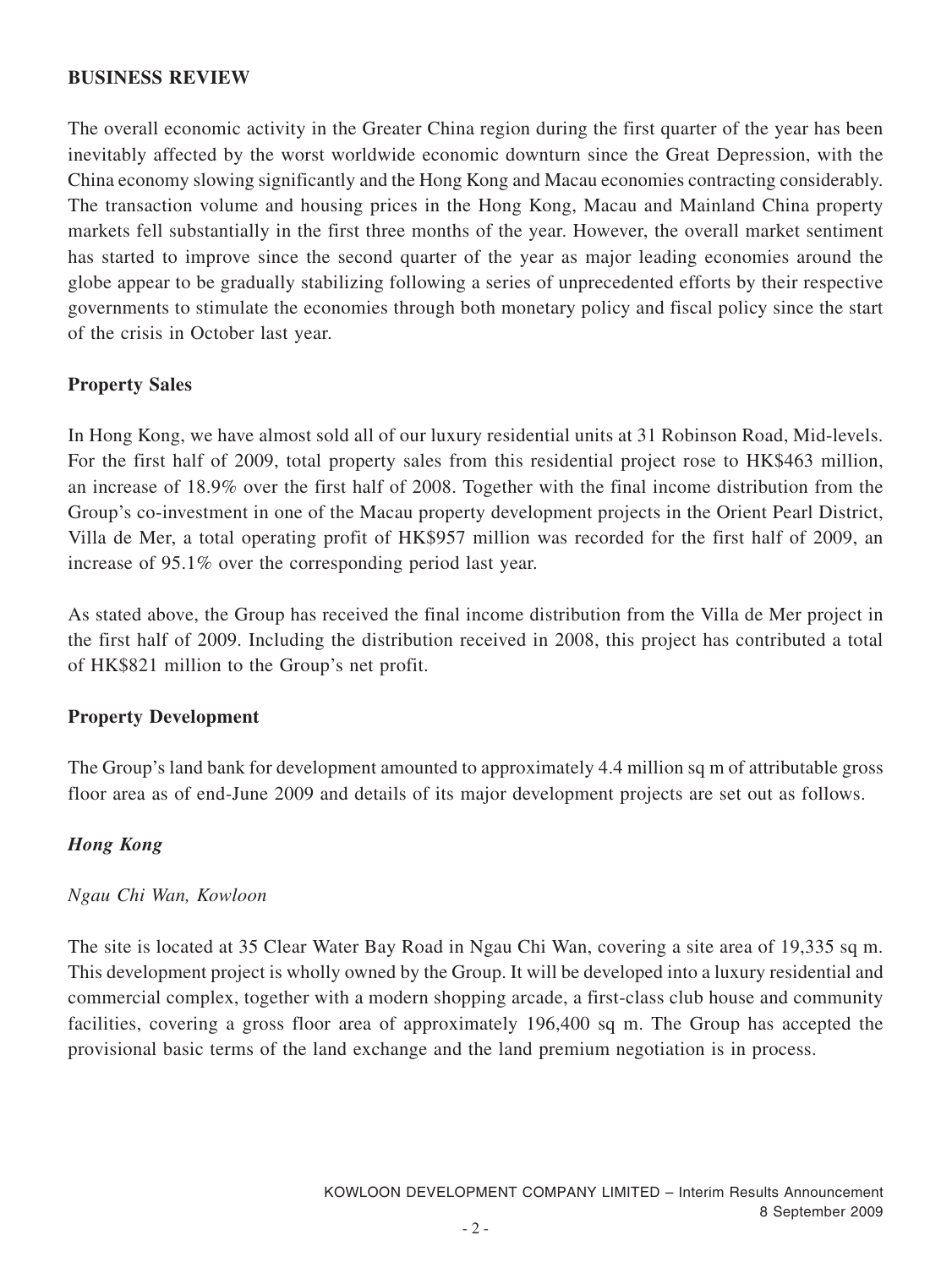### *Belcher's Street, Hong Kong*

This site is located in the neighborhood of a high-end residential zone and it is wholly owned by the Group. It will be developed into a multi-storey luxury residential tower, together with a club house and car parking spaces and retail shops on the ground floor, covering a gross floor area of approximately 5,600 sq m. Foundation work will be commenced soon.

### *Macpherson Stadium Project, Kowloon*

This is a joint venture redevelopment project with Urban Renewal Authority and Hong Kong Playground Association. The site is located in a prime location of Mongkok and it will be developed into a luxury residential and commercial complex, together with a multi-purpose sports stadium, a youth centre and car parking spaces with a gross floor area of approximately 24,800 sq m. Foundation work has recently been commenced.

### *Others*

The Group also possesses two wholly-owned residential redevelopment sites located at Sai Yeung Choi Street North and Pok Fu Lam Road. Currently, they are at the planning stage.

### *Macau*

The Group's property interest in Macau is held through its listed subsidiary, Polytec Asset Holdings Limited ("Polytec Asset"), 73.44% owned by the Company. Details of major development projects are set out as follows.

### *Pacifica Garden, Taipa*

Pacifica Garden is located in Taipa, Macau and the development comprises of two residential building towers of a total of 295 units together with a five-star club house and 6 retail shops on the ground floor, covering a gross floor area of 35,900 sq m. Polytec Asset owns a 58% interest in the project. Construction work is scheduled to be completed in September this year and the Occupation Permit is expected to be granted by the end of the year.

### *Lote P, The Orient Pearl District*

Lote P is located in the Orient Pearl District, Macau, covering an aggregate site area of approximately 68,000 sq m. It will be developed by phases into various luxury residential towers, together with a large shopping arcade, a five-star club house and car parking spaces, covering an aggregate gross floor area of approximately 699,800 sq m. Polytec Asset owns an 80% interest in this project under a coinvestment agreement. The master plan of the development has been approved and the building plan was submitted to the relevant government authorities for approval.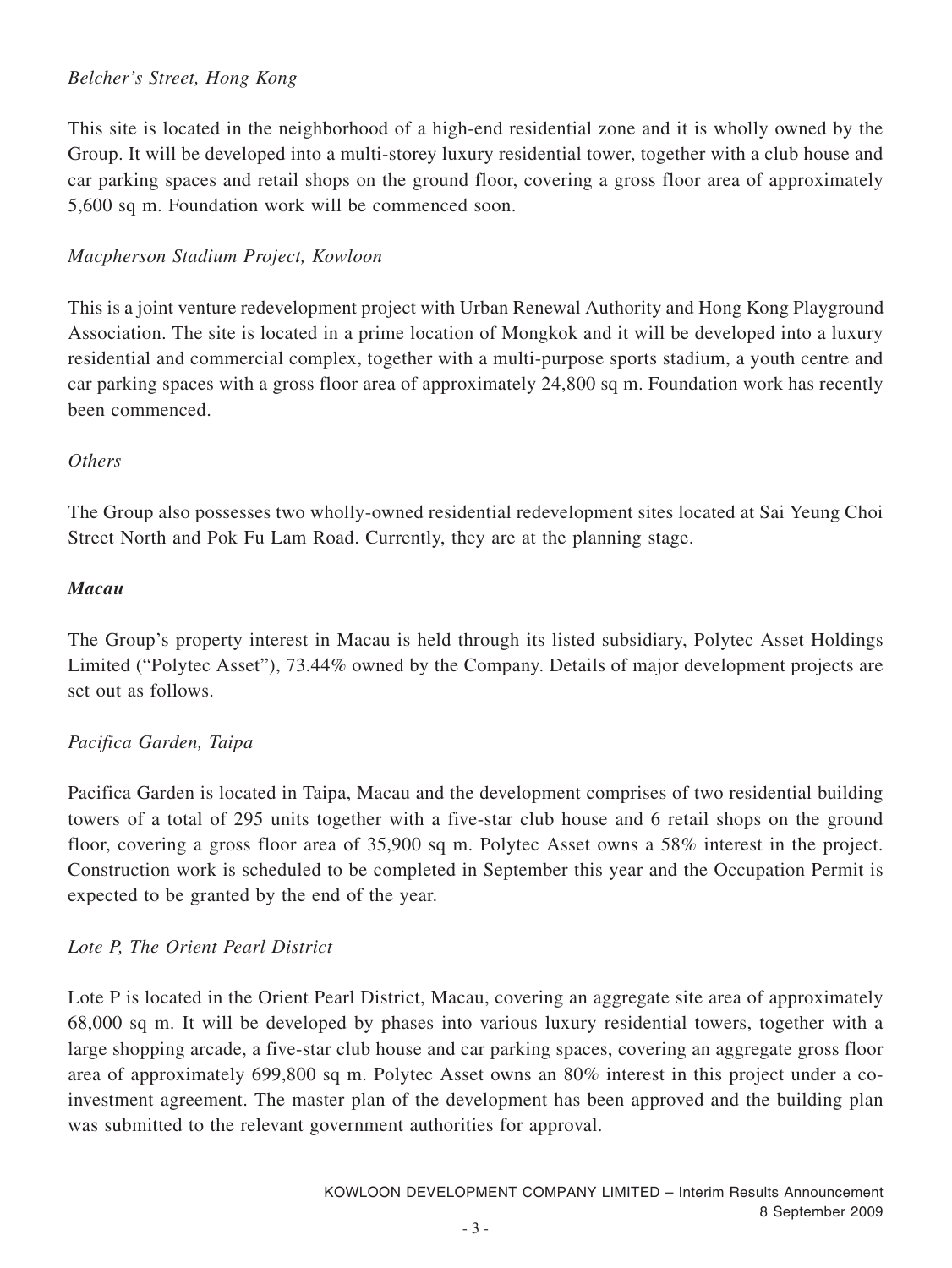### *Lotes T & T1, The Orient Pearl District*

Lotes T & T1 are located in the Orient Pearl District, Macau, covering an aggregate site area of approximately 17,900 sq m. This project will be developed into a number of luxury residential blocks with retail shops and car parking spaces, covering an aggregate gross floor area of approximately 187,000 sq m. Polytec Asset owns an 80% interest in this project under a co-investment agreement. The architectural plan has been approved by the government. Construction work will be commenced in the first half of next year if other regulatory approvals are successfully obtained.

### *Mainland China*

### *Dongling District, Shenyang*

This site is located in the Dongling District, Shenyang and the development covers a tentative gross floor area of approximately 2,200,000 sq m. It should be noted that we are in the process of negotiating with the local government and the total final gross floor area figure is still subject to further adjustments. This project is wholly owned by the Group. The building plan for a portion of the first phase of the development, which comprises low-rise and medium-rise residential blocks, will be submitted to the local authorities for approval shortly. Foundation work is expected to be commenced immediately after we obtain all approvals from the relevant government authorities.

### *Nanhai District, Foshan*

This site is located in the Nanhai District of Foshan (Guangdong Province). This large-scale jointventure residential and commercial project with CITIC Property Group covers a total site area of approximately 4,000,000 sq m. The project will be developed into mainly a cluster of luxury low-rise residential units, together with a deluxe five-star hotel, a world-class golf course, a shopping arcade, a school and a wetland nature reserve zone, with a gross floor area of approximately 1,600,000 sq m. The Group owns a 50% interest in the development project. The initial pre-sale of residential units under the first phase of development started in the second quarter of 2009 has been well received by the market, with total pre-sales proceeds already over RMB1 billion.

#### *Hedong District, Tianjin*

The site is located in a prime area of the central business district of Hedong, Tianjin. The project comprises a residential and commercial complex with luxury residential and office towers, a five-star hotel and a first-class shopping arcade, with a gross floor area of approximately 930,000 sq m. The Group's effective interest in this project was 61% as of end-June 2009. In late July 2009, the Group entered into an equity transfer agreement to sell its 12% interest to Tianjin CITIC Real Estate Investment Co., Ltd. ("Tianjin CITIC") following which the Group will own an effective 49% interest in the project upon completion of the disposal. The project is under the planning stage and construction work will be commenced in mid-2010.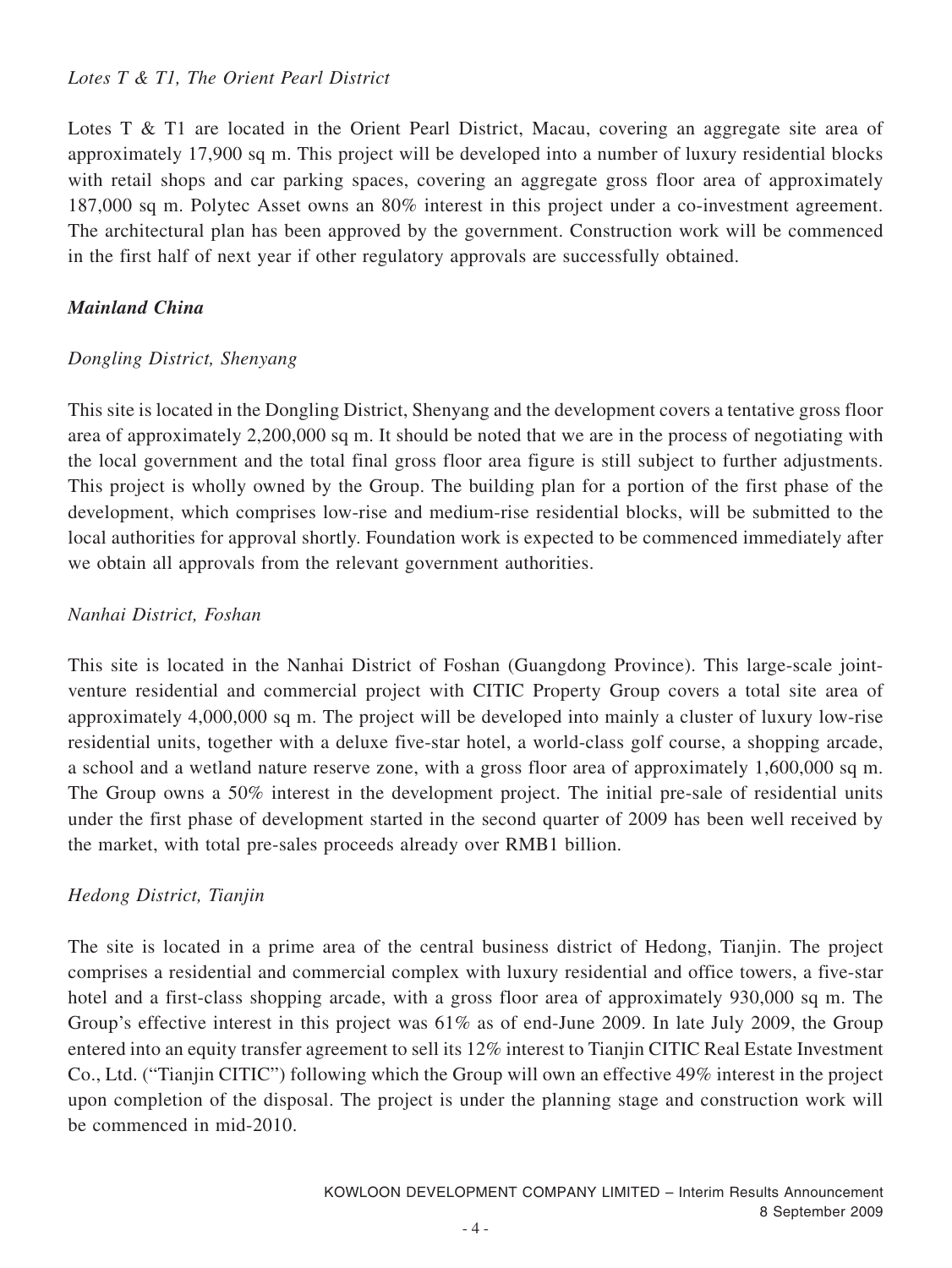### *Shiqi District, Zhongshan*

This site is located in the Shiqi District, the central business area of Zhongshan. It will be developed into 7 high-end towers of over 1,200 residential units, together with a club house, retail shops and car parking spaces, covering an aggregate gross floor area of approximately 126,600 sq m. The Group owns a 70% interest in the project. Demolition work has been almost completed and foundation work is expected to start shortly.

### **Property Investment**

For the first six months of 2009, gross rental income generated from the Group's property investment portfolio amounted to HK\$135 million, an increase of 5.9% over the corresponding period of last year. The total rental income from Pioneer Centre, the Group's flagship investment property, amounted to HK\$108 million for the first half of the year, with gross rental income from the retail portion rising 6.7% year-on-year due to a nearly 100% occupancy rate and rising rental of the retail spaces.

### **Property Management**

The Group offers a full range of property management services to both private and public sectors, from luxury residential to public housing estates, and from serviced apartments to commercial buildings. The property management team is committed to develop strong specialist capabilities in meeting the clients' needs. Property management portfolio covers a gross floor area of approximately 1,075,000 sq m as of end-June 2009.

### **Finance and Investments**

We have substantially reduced our investment portfolio position since the end of last year. As of end-June 2009, the total value of the Group's financial investments was reduced to HK\$110 million from HK\$236 million at end-2008, and the maximum commitments of the Group under remaining two forward agreements, which will expire on 23 September 2009, were at an insignificant level of HK\$69 million.

Total operating profit generated from the Group's finance and investments activities amounted to HK\$109 million for the first half of this year compared to an operating loss of HK\$19 million in the corresponding period of 2008.

### **Polytec Asset Holdings Limited**

Polytec Asset, a 73.44%-owned listed subsidiary of the Company, is the Group's development and investment arm in Macau. The net profit of Polytec Asset attributable to the Group for the period under review amounted to HK\$514 million, representing an increase of 282% over the corresponding period of last year. The considerable increase in its profit contribution was mainly driven by the final income distribution from the co-investment in Villa de Mer in the first half of 2009.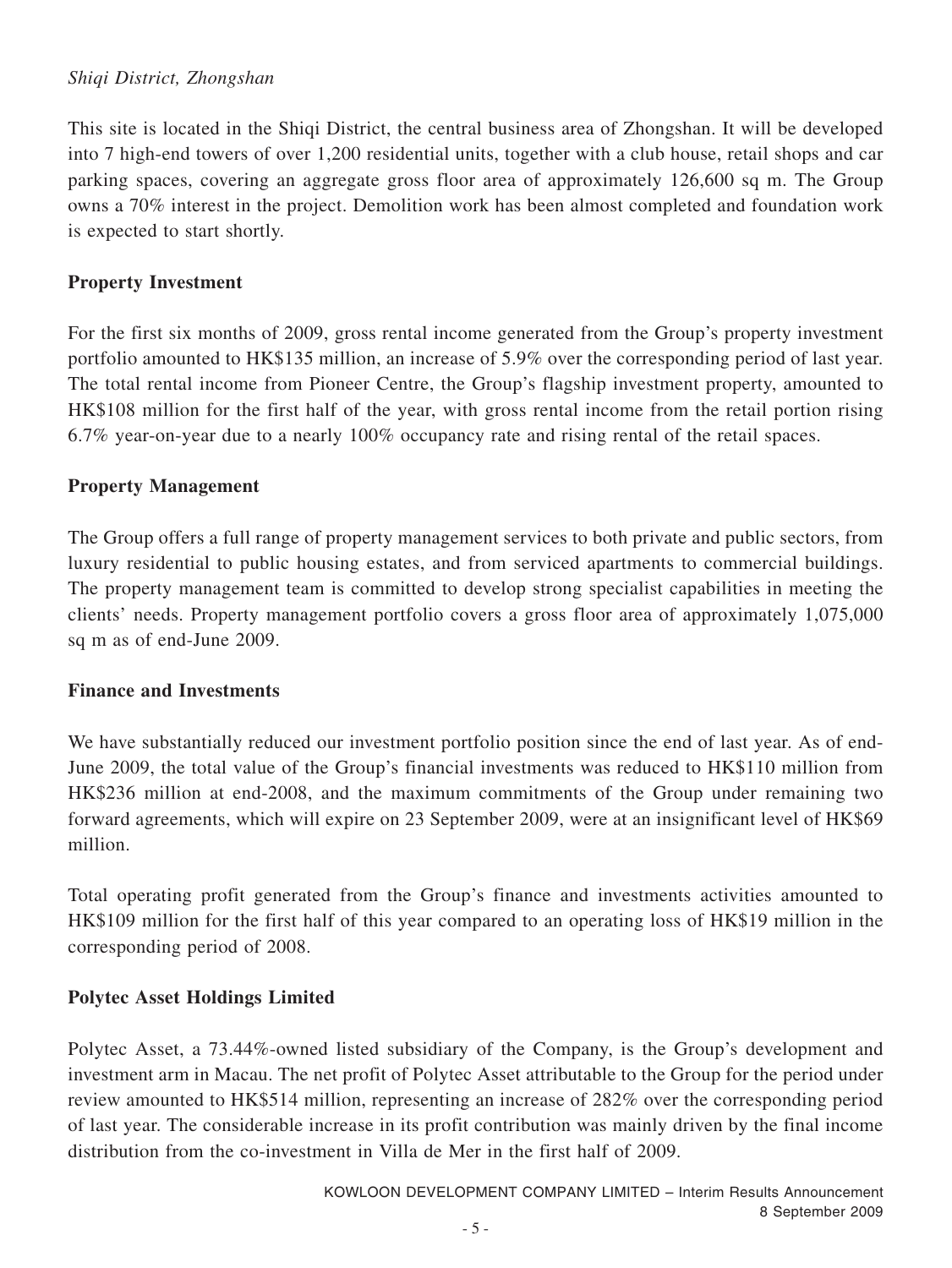### **Shenzhen Properties**

The Group terminated the 2005 proposed acquisition of Shenzhen Properties & Resources Development (Group) Limited ("Shenzhen Properties"). The settlement was completed and the Group received refunds of deposits and earnest money together with interest and compensation for the foreign exchange loss arising thereof. The Group recognized an attributable gain of approximately HK\$38 million.

### **Post-30 June 2009 Events**

On 29 July 2009, the Company entered into an equity transfer agreement in relation to the disposal of 12% interest in Polytec CITIC Property (Tianjin) Co., Ltd., an effectively 61%-owned subsidiary of the Company, to Tianjin CITIC. As detailed in the Company's circular dated 20 August 2009, completion of the disposal is subject to conditions which have yet to be fulfilled. Upon completion, total proceeds of approximately RMB271 million will be received, consisting of RMB49 million as consideration and a further receipt of RMB222 million in relation to a reduction of the Company's contribution to the Tianjin project.

On 13 August 2009, as detailed in the circular dated 3 September 2009, the Company entered into a sale and purchase agreement in relation to the acquisition of two property development companies, which are holding development projects located in North Point of Hong Kong and Hun Nan Xin District of Shenyang City, China covering a gross floor area of approximately 5,700 sq m and 579,000 sq m respectively, from Polytec Holdings International Limited, the controlling shareholder of the Company, for an aggregate consideration of HK\$857 million. The completion of the acquisition is subject to approval by independent shareholders of the Company at an extraordinary general meeting to be held on 28 September 2009 and the fulfilment of certain other conditions. Upon completion, it will add approximately 584,700 sq m gross floor area to the Group's land bank.

### **FINANCIAL REVIEW**

### **Financial Resources and Bank Borrowings**

As at 30 June 2009, the Group had total bank borrowings of HK\$2,128 million repayable within one year, of which a substantial portion related to a 5-year term loan with maturity in 2010. The Group is currently negotiating with banks for the re-financing arrangement. The net borrowings position of the Group as at the interim period end date was HK\$1,528 million after taking into account cash and cash equivalents of HK\$600 million. There was a decrease of HK\$533 million as compared with the net borrowings of HK\$2,061 million as at 31 December 2008. Loan from/amount payable to the ultimate holding company amounted to HK\$3,011 million as at period end of 30 June 2009 (year-end 2008: HK\$3,160 million).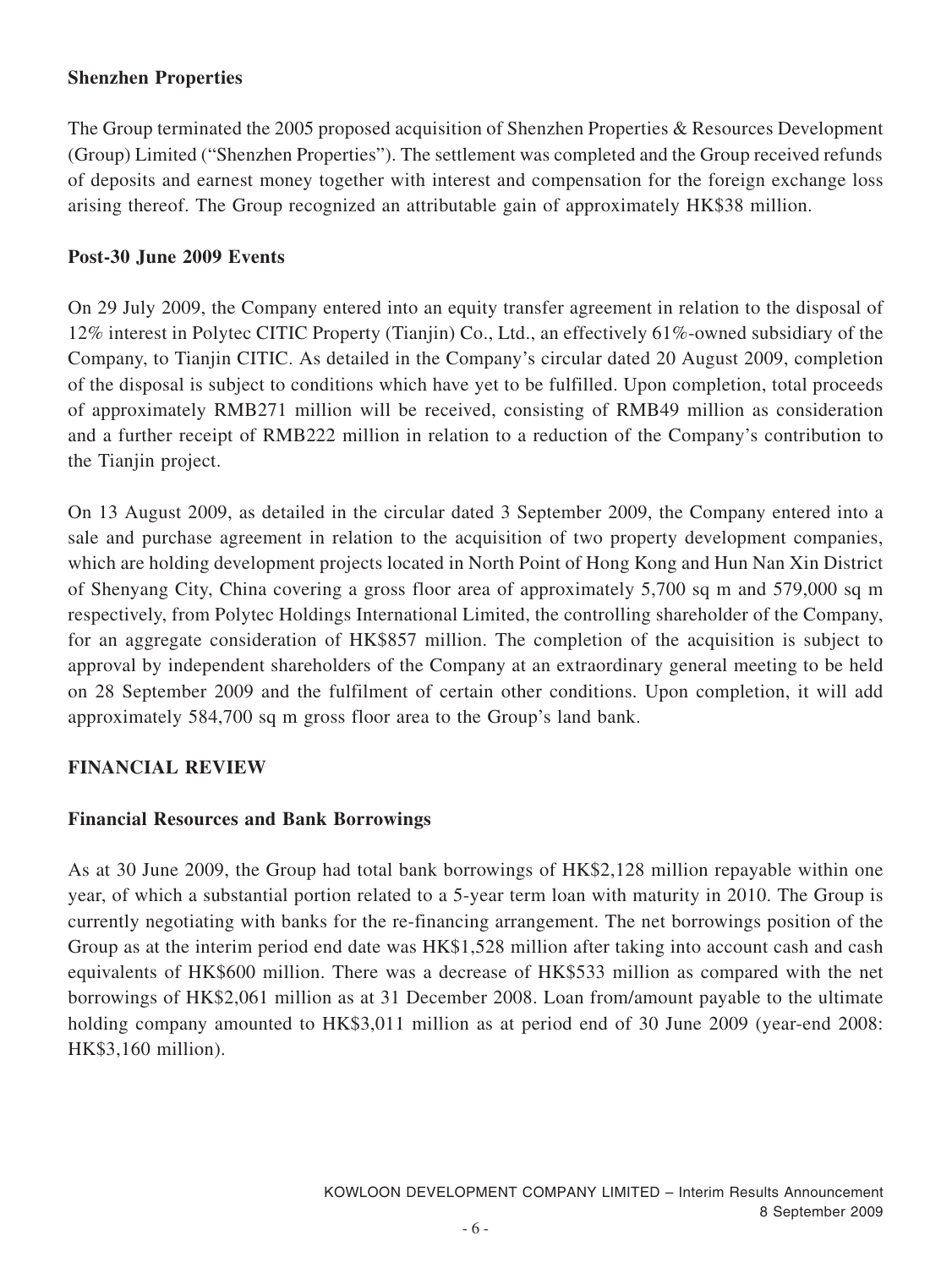The Group's gearing ratio (calculated on the basis of net bank borrowings and payables to the ultimate holding company over equity attributable to shareholders of the Company) was 28.3% as at 30 June 2009 as compared with 32.6% at 2008 year end. The decrease in the Group's gearing is attributable mainly to the sales of 31 Robinson Road and inflow of fund from the Group's activity in Mainland China.

During the period under review, the sale of 31 Robinson Road generated a cash inflow of approximately HK\$459 million. Deposits and earnest money refunded together with compensation money and interest received in connection with the termination of the proposed acquisition of Shenzhen Properties amounted to approximately HK\$250 million.

All the Group's borrowings are arranged on a floating rate basis. The Group is continuously monitoring and managing its exposure to interest rate fluctuations. When necessary, the Group will consider engaging in relevant hedging arrangements to control its exposure to interest rate risk.

With the Group's investments in projects of Mainland China, the Group is exposed to exchange fluctuations on Renminbi ("RMB"). The Group is currently seeking appropriate RMB borrowings to finance the development of these projects. Moreover, the Group's RMB denominated revenue generated from the development projects serves as a hedge against the exchange rate risk of RMB in respect of the Group's commitments to the projects in Mainland China.

With the financing facilities in place, cash in hand, recurrent rental income from investment properties, cash inflow from sale/presale of the Group's development projects, and the financial support of the ultimate holding company, the Group has sufficient financial resources to satisfy its commitments and working capital requirements.

### **Capital Commitments**

As at 30 June 2009, in connection to the Group's investment properties, the Group had commitments for construction work which amounted to HK\$128 million.

### **Pledge of Assets**

As at the balance sheet date, properties and financial investments amounting to HK\$4,739 million and time deposits of HK\$1 million were pledged to financial institutions mainly to secure credit facilities extended to the Group.

### **Contingent Liabilities**

The Group has given two guarantees in respect of banking facilities granted to a jointly controlled entity in Mainland China. One guarantee is provided in a joint and several basis in the amount of RMB200 million. The joint venture partner and the Group have signed a mutual indemnification agreement by which each will indemnify the other on a 50:50 basis for any loss in connection from the provision of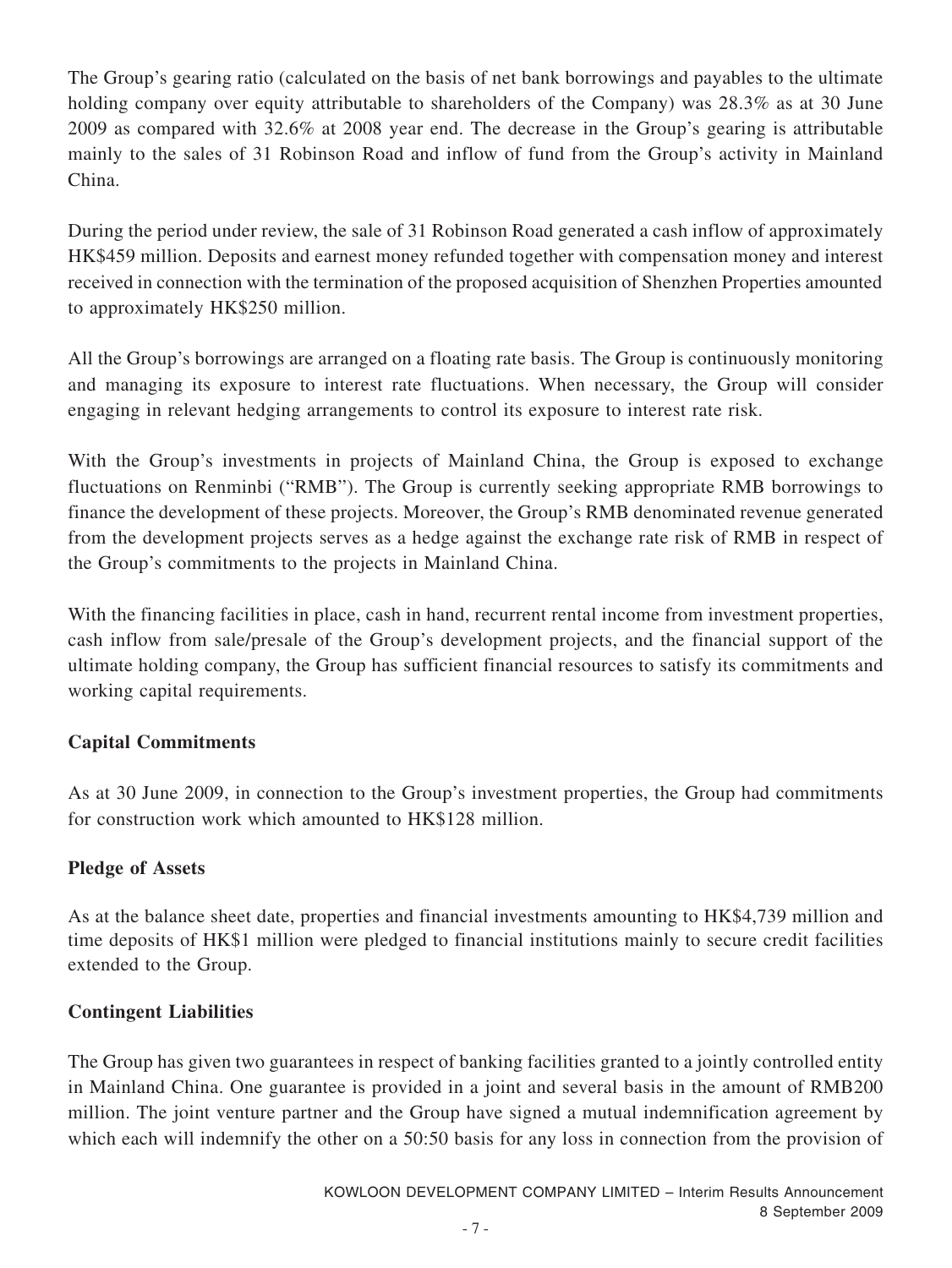the guarantee. The banking facility was utilized to the extent of RMB80 million as at 30 June 2009. The other guarantee amounts to RMB190 million, representing a 50% proportional guarantee in respect of a RMB380 million term loan facility which was fully utilized as at 30 June 2009.

### **PROSPECTS**

Since the beginning of the financial turmoil in October last year, major leading countries around the globe have concurrently launched a series of unprecedented efforts to revitalize their economies through both monetary policy and fiscal policy. Consequently, market sentiment as well as investor confidence has gradually been recovering since the second quarter of this year.

As a result of unprecedented monetary easing and aggressive fiscal expansion, interest rates in the Greater China region have remained exceptionally low since the start of the crisis. In such an abnormally low interest rate environment, together with relatively cheap bank credit, there are growing prospective home buyers looking for affordable housing in the region. Moreover, some investors have started to worry about inflation, which could erode the purchasing power of money, and with inflation fears, they gradually adjust their investment portfolio by purchasing properties as a hedge. Therefore demand for properties in Hong Kong, Macau and Mainland China has risen substantially, with both transaction volume and average selling prices in the region rebounding considerably since the second quarter of the year.

We remain cautiously optimistic about the outlook for the property markets in the Greater China region given that we do not expect the policy makers from major leading countries around the world to tighten their monetary policies too dramatically in the coming year.

Since the start of the year, the Group has entered into two transactions, which consequently would further enhance its cash position. In April 2009, the Company terminated the acquisition of equity interests in Shenzhen Properties and generated an aggregate cash inflow of approximately HK\$276 million. In July 2009, the Group entered into an agreement to sell a 12% equity interest of the Tianjin project to Tianjin CITIC. Upon completion, the total cash to be received from this transaction amounts to approximately HK\$308 million.

In August 2009, the Group entered into a conditional sale and purchase agreement to acquire two development sites, in Hong Kong and Shenyang, from its controlling shareholder for a total cost of HK\$857 million. Thus, these acquisitions, if completed, will initially draw a relatively insignificant amount of cash from the Group as only HK\$90 million will be paid in cash upon completion, with the balance being payable in a year without any interest cost. The two development projects are currently under construction and they are expected to start generating solid income for the Group in 2010-2011. The Group's land bank will be increased by 584,700 sq m upon completion of the acquisition. The Group will continue to explore investment opportunities to maximise return for its shareholders.

Barring unforeseen circumstances, the Group is expected to deliver satisfactory results for the full year of 2009.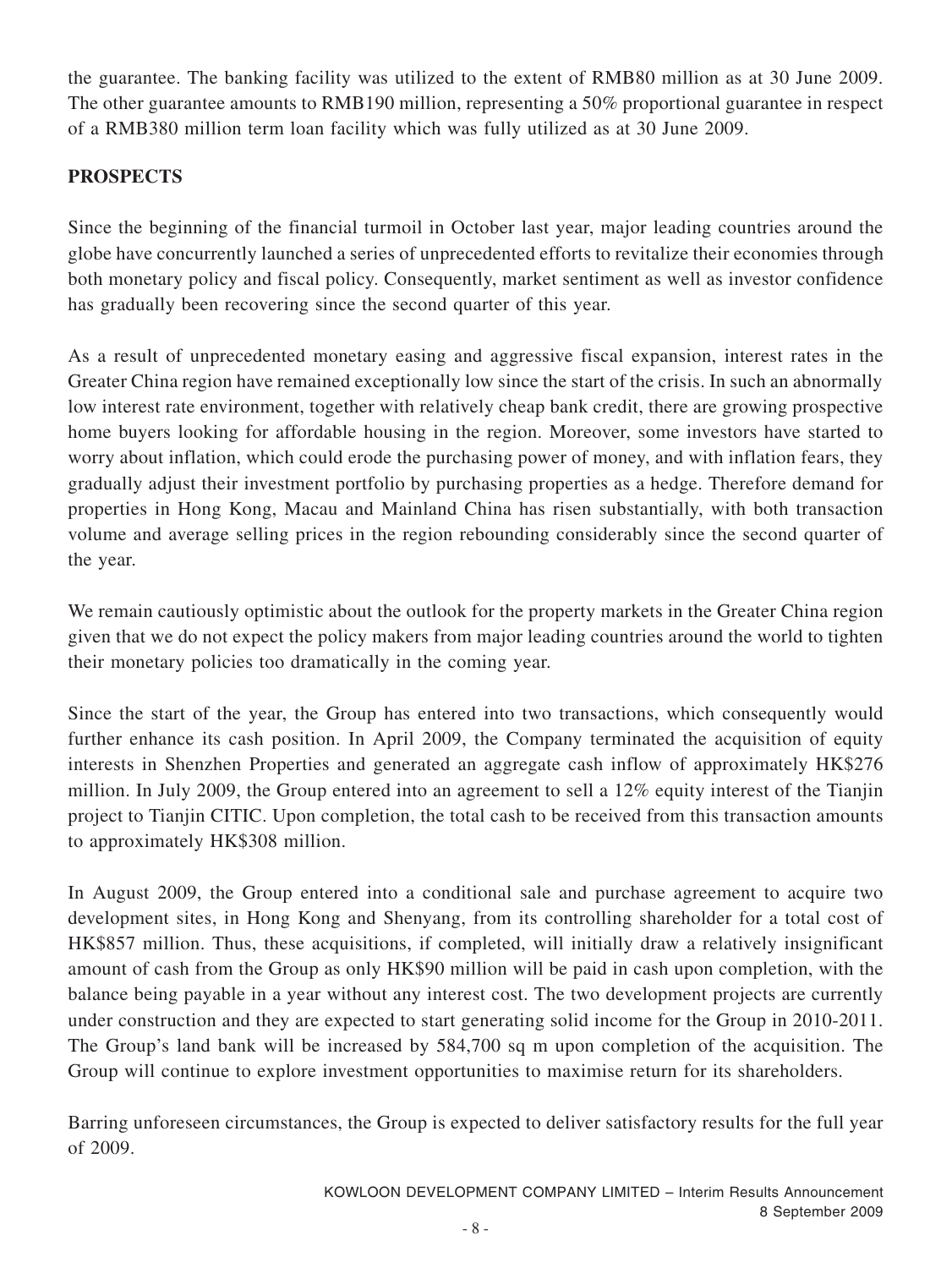#### **OTHER INFORMATION**

#### **Code on Corporate Governance Practices**

During the six months ended 30 June 2009, the Company has complied with the code provisions set out in the Code on Corporate Governance Practices contained in Appendix 14 of the Rules Governing the Listing of Securities on The Stock Exchange of Hong Kong Limited (the "Listing Rules"), save for the deviation under code provision A.2.1 as disclosed in the 2008 Annual Report of the Company.

#### **Purchase, Sale or Redemption of the Company's Listed Securities**

Neither the Company nor any of its subsidiaries have purchased, sold or redeemed any of the Company's listed securities during the six months ended 30 June 2009.

#### **Closure of Register of Members**

The Register of Members of the Company will be closed on Thursday, 8 October 2009 and Friday, 9 October 2009. During which period, no transfer of shares will be effected. In order to qualify for the interim dividend, all transfer forms accompanied by the relevant share certificates must be lodged with the Company's share registrars, Computershare Hong Kong Investor Services Limited, at Rooms 1712-1716, 17th Floor, Hopewell Centre, 183 Queen's Road East, Wanchai, Hong Kong not later than 4:30 p.m. on Wednesday, 7 October 2009.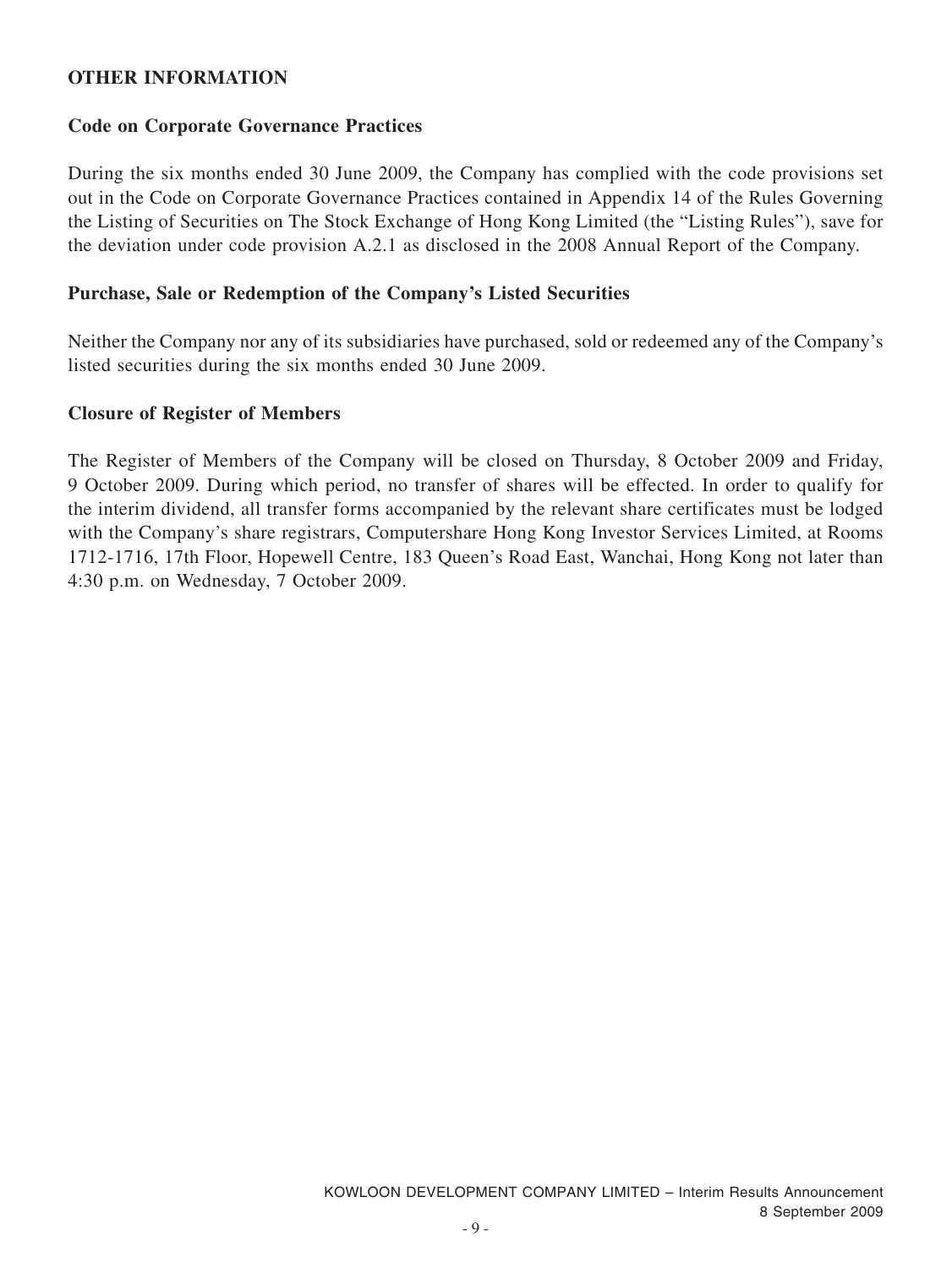### **INTERIM RESULTS**

The Directors of the Company are pleased to announce the unaudited consolidated results of the Group for the six months ended 30 June 2009 together with the comparative figures of 2008 as follows:

### **Consolidated Income Statement**

|                | Six months ended 30 June |                                                     |  |
|----------------|--------------------------|-----------------------------------------------------|--|
|                | 2009                     | 2008                                                |  |
|                | (unaudited)              | (unaudited)                                         |  |
| <b>Note</b>    |                          | HK'000                                              |  |
| $\mathfrak{Z}$ | 1,673,406                | 4,829,354                                           |  |
|                | (476, 428)               | (3,917,656)                                         |  |
| $\overline{4}$ | 52,298                   | 12,041                                              |  |
| 5              | 73,764                   | (267, 114)                                          |  |
|                | (5,617)                  | (5,020)                                             |  |
|                |                          | (32, 719)                                           |  |
|                |                          | (30, 509)                                           |  |
|                | 12,530                   | 408,400                                             |  |
|                | 1,205,904                | 996,777                                             |  |
|                |                          | (18,700)                                            |  |
|                | 520                      | 16                                                  |  |
|                | (14, 427)                | 8,273                                               |  |
| $\mathfrak{Z}$ | 1,179,878                | 986,366                                             |  |
| $\overline{7}$ | (56, 954)                | (79,706)                                            |  |
|                | 1,122,924                | 906,660                                             |  |
|                |                          |                                                     |  |
|                | 887,141                  | 854,076                                             |  |
|                | 235,783                  | 52,584                                              |  |
|                | 1,122,924                | 906,660                                             |  |
| 8(a)           | <b>HK\$0.77</b>          | HK\$0.74                                            |  |
| $\mathcal{G}$  | <b>HK\$0.20</b>          | HK\$0.19                                            |  |
|                | 6                        | <b>HK'000</b><br>(68, 061)<br>(55,988)<br>(12, 119) |  |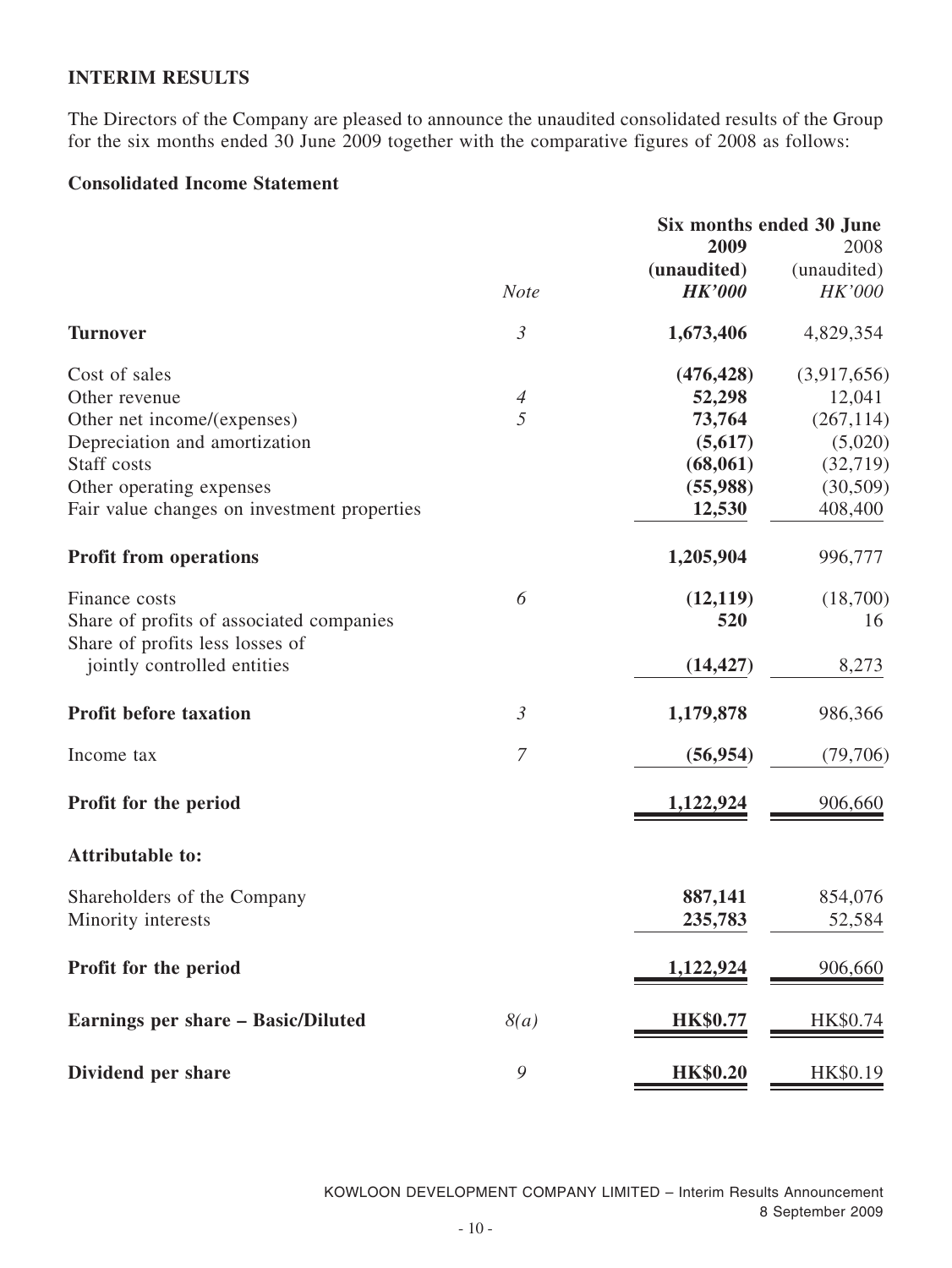## **Consolidated Statement of Comprehensive Income**

|                                                                                         | 2009<br>(unaudited)  | Six months ended 30 June<br>2008<br>(unaudited) |
|-----------------------------------------------------------------------------------------|----------------------|-------------------------------------------------|
|                                                                                         | <b>HK'000</b>        | <b>HK'000</b>                                   |
| Profit for the period                                                                   | 1,122,924            | 906,660                                         |
| Other comprehensive income for the period                                               |                      |                                                 |
| Exchange differences on translation of<br>accounts of overseas subsidiaries             | 1,074                | 77,016                                          |
| Changes in fair value of available-for-sale investments                                 | (3,914)              | (667, 473)                                      |
| Changes in fair value of interests in property<br>development                           | (163,068)            | 870,849                                         |
| Transfer to income statement upon recognition<br>from interests in property development | (751,098)            | (218, 350)                                      |
| Share of other comprehensive income of<br>jointly controlled entities                   | 268                  | 40,576                                          |
|                                                                                         | (916, 738)           | 102,618                                         |
| Total comprehensive income for the period                                               | 206,186              | 1,009,278                                       |
| <b>Attributable to:</b>                                                                 |                      |                                                 |
| Shareholders of the Company<br>Minority interests                                       | 244,604<br>(38, 418) | 791,132<br>218,146                              |
| Total comprehensive income for the period                                               | 206,186              | 1,009,278                                       |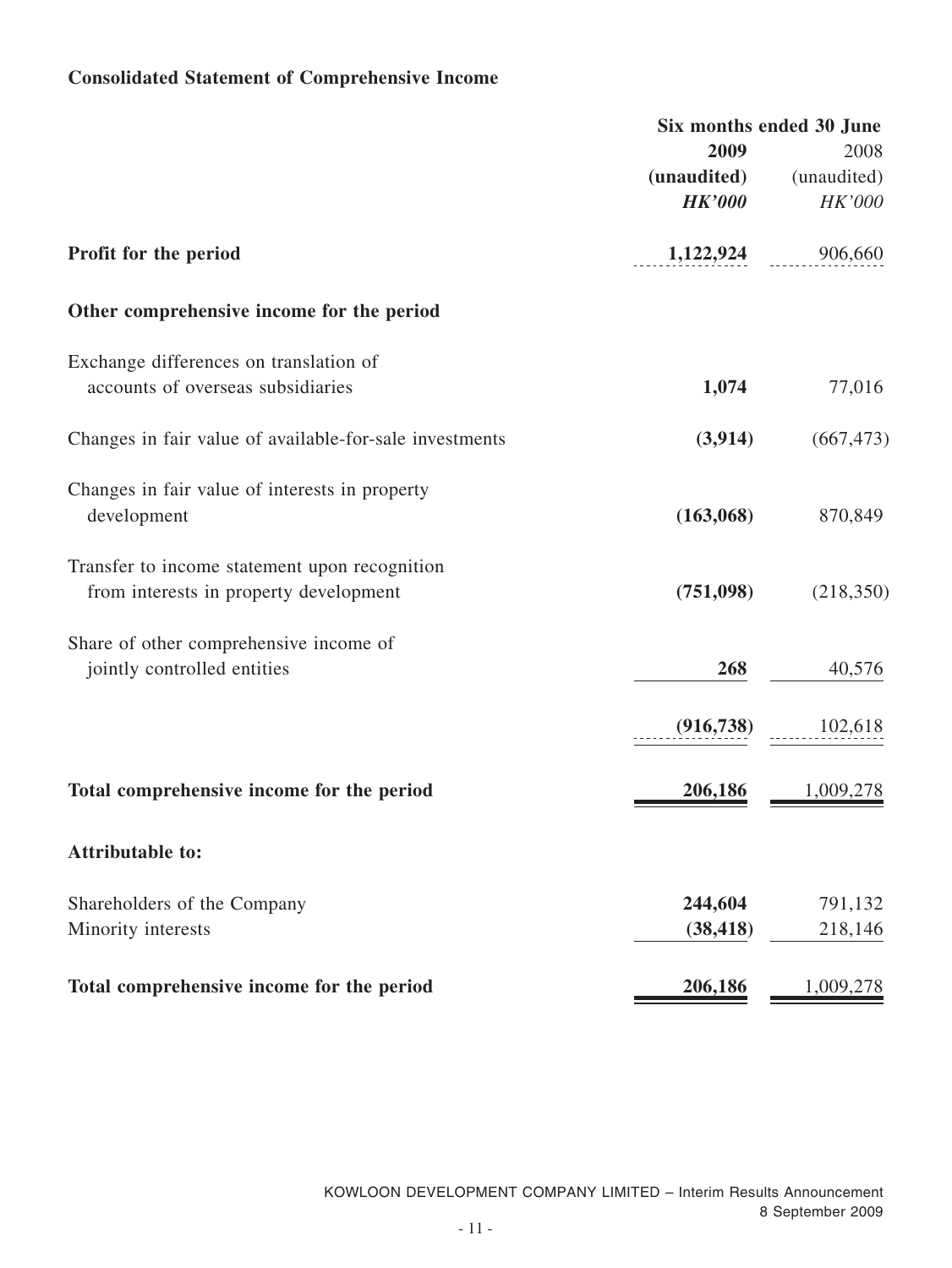### **Consolidated Balance Sheet**

|                                                                  |                 | At 30 June 2009                |                                | At 31 December 2008   |                       |
|------------------------------------------------------------------|-----------------|--------------------------------|--------------------------------|-----------------------|-----------------------|
|                                                                  | Note            | (unaudited)<br><b>HK\$'000</b> | (unaudited)<br><b>HK\$'000</b> | (audited)<br>HK\$'000 | (audited)<br>HK\$'000 |
| Non-current assets                                               |                 |                                |                                |                       |                       |
| Fixed assets<br>- Investment properties<br>- Leasehold land held |                 |                                | 6,046,190                      |                       | 6,027,990             |
| for own use                                                      |                 |                                | 242,696                        |                       | 245,961               |
| - Other property, plant<br>and equipment                         |                 |                                | 40,087                         |                       | 41,725                |
|                                                                  |                 |                                |                                |                       |                       |
|                                                                  |                 |                                | 6,328,973                      |                       | 6,315,676             |
| Interests in property development                                |                 |                                | 10,087,994                     |                       | 10,251,062            |
| Interest in jointly controlled entities                          |                 |                                | 1,226,884                      |                       | 1,241,043             |
| Interest in associated companies                                 |                 |                                | 8,103                          |                       | 7,584                 |
| Financial investments                                            |                 |                                | 29,767                         |                       | 33,681                |
| Loans and advances                                               |                 |                                | 11,898                         |                       | 14,085                |
| Deferred tax assets                                              |                 |                                | 35,715                         |                       | 31,711                |
|                                                                  |                 |                                | 17,729,334                     |                       | 17,894,842            |
| <b>Current assets</b>                                            |                 |                                |                                |                       |                       |
| Inventories                                                      |                 | 5,731,561                      |                                | 5,854,969             |                       |
| Interest in property development                                 |                 |                                |                                | 1,601,329             |                       |
| Trade and other receivables                                      | 10 <sup>°</sup> | 2,001,519                      |                                | 2,196,512             |                       |
| Loans and advances                                               |                 | 41,631                         |                                | 42,407                |                       |
| Amounts due from jointly                                         |                 |                                |                                |                       |                       |
| controlled entities                                              |                 | 674,367                        |                                | 997,314               |                       |
| Derivative financial instruments                                 |                 | 2,715                          |                                |                       |                       |
| Financial investments                                            |                 | 80,459                         |                                | 202,176               |                       |
| Time deposits (pledged)                                          |                 | 816                            |                                | 18,810                |                       |
| Cash and cash equivalents                                        |                 | 599,727                        |                                | 967,499               |                       |
|                                                                  |                 | 9,132,795                      |                                | 11,881,016            |                       |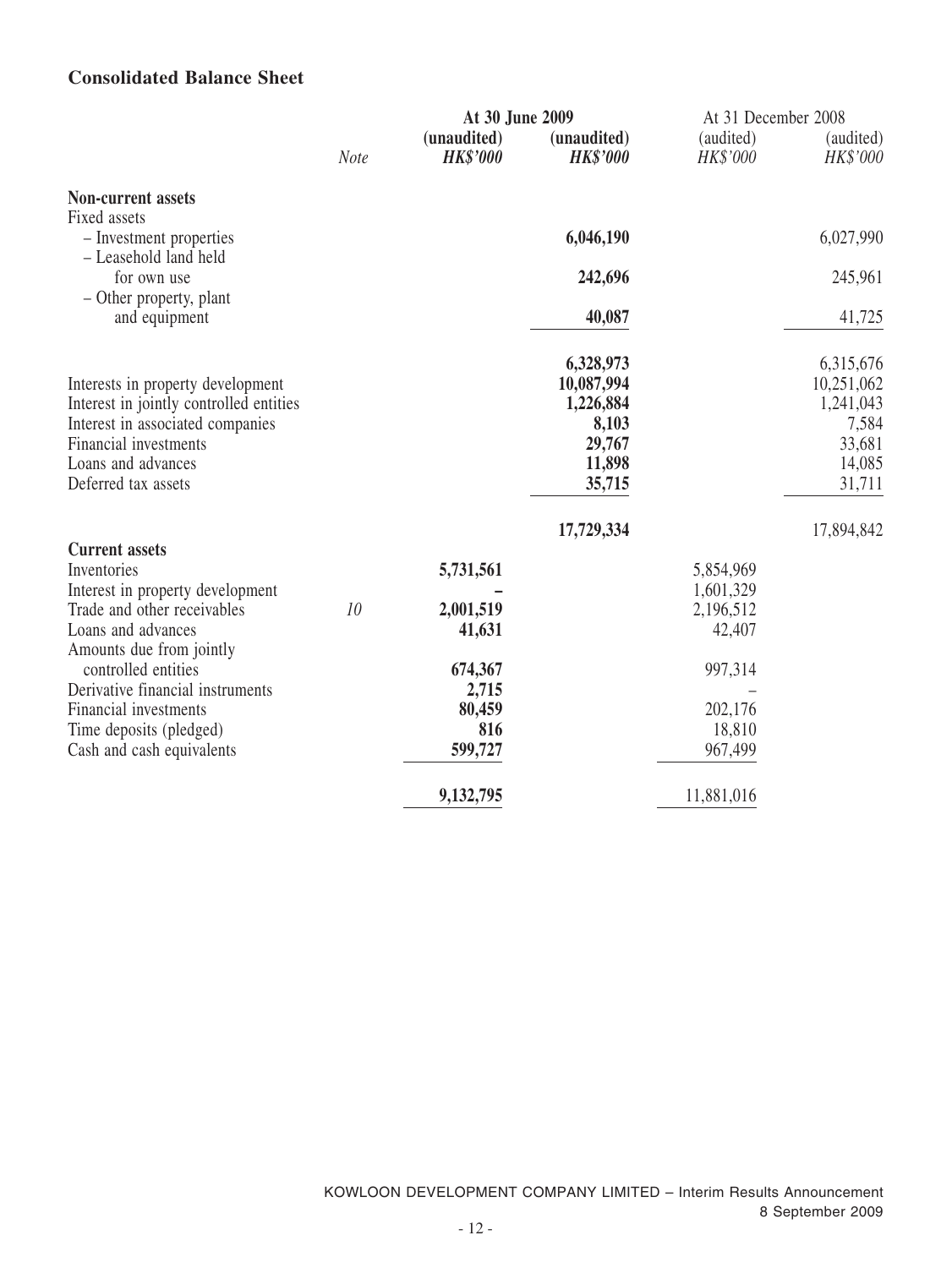|                                                                                                    |             | At 30 June 2009                |                                | At 31 December 2008            |                       |  |
|----------------------------------------------------------------------------------------------------|-------------|--------------------------------|--------------------------------|--------------------------------|-----------------------|--|
|                                                                                                    | <b>Note</b> | (unaudited)<br><b>HK\$'000</b> | (unaudited)<br><b>HK\$'000</b> | (audited)<br>HK\$'000          | (audited)<br>HK\$'000 |  |
| <b>Current liabilities</b><br>Trade and other payables<br>Amount due to ultimate holding           | 11          | 1,005,614                      |                                | 2,676,052                      |                       |  |
| company<br>Amounts due to minority shareholders                                                    |             | 1,380<br>486,352               |                                | 1,380<br>461,158               |                       |  |
| Derivative financial instruments<br><b>Bank</b> loans<br>Current taxation                          |             | 2,127,500<br>276,895           |                                | 45,526<br>1,166,000<br>398,870 |                       |  |
|                                                                                                    |             | 3,897,741                      |                                | 4,748,986                      |                       |  |
| Net current assets                                                                                 |             |                                | 5,235,054                      |                                | 7,132,030             |  |
| <b>Total assets less current liabilities</b>                                                       |             |                                | 22,964,388                     |                                | 25,026,872            |  |
| <b>Non-current liabilities</b><br>Loan from ultimate holding company<br>Amount payable to ultimate |             | 2,446,735                      |                                | 2,473,789                      |                       |  |
| holding company<br><b>Bank</b> loans                                                               |             | 564,702                        |                                | 686,497<br>1,862,000           |                       |  |
| Deferred tax liabilities                                                                           |             | 906,997                        |                                | 900,145                        |                       |  |
|                                                                                                    |             |                                | 3,918,434                      |                                | 5,922,431             |  |
| Net assets                                                                                         |             |                                | 19,045,954                     |                                | 19,104,441            |  |
| <b>Capital and reserves</b><br>Share capital<br>Reserves                                           |             |                                | 115,068<br>15,914,074          |                                | 115,068<br>15,899,606 |  |
| Total equity attributable to<br>shareholders of the Company                                        |             |                                | 16,029,142                     |                                | 16,014,674            |  |
| Minority interests                                                                                 |             |                                | 3,016,812                      |                                | 3,089,767             |  |
| <b>Total equity</b>                                                                                |             |                                | 19,045,954                     |                                | 19, 104, 441          |  |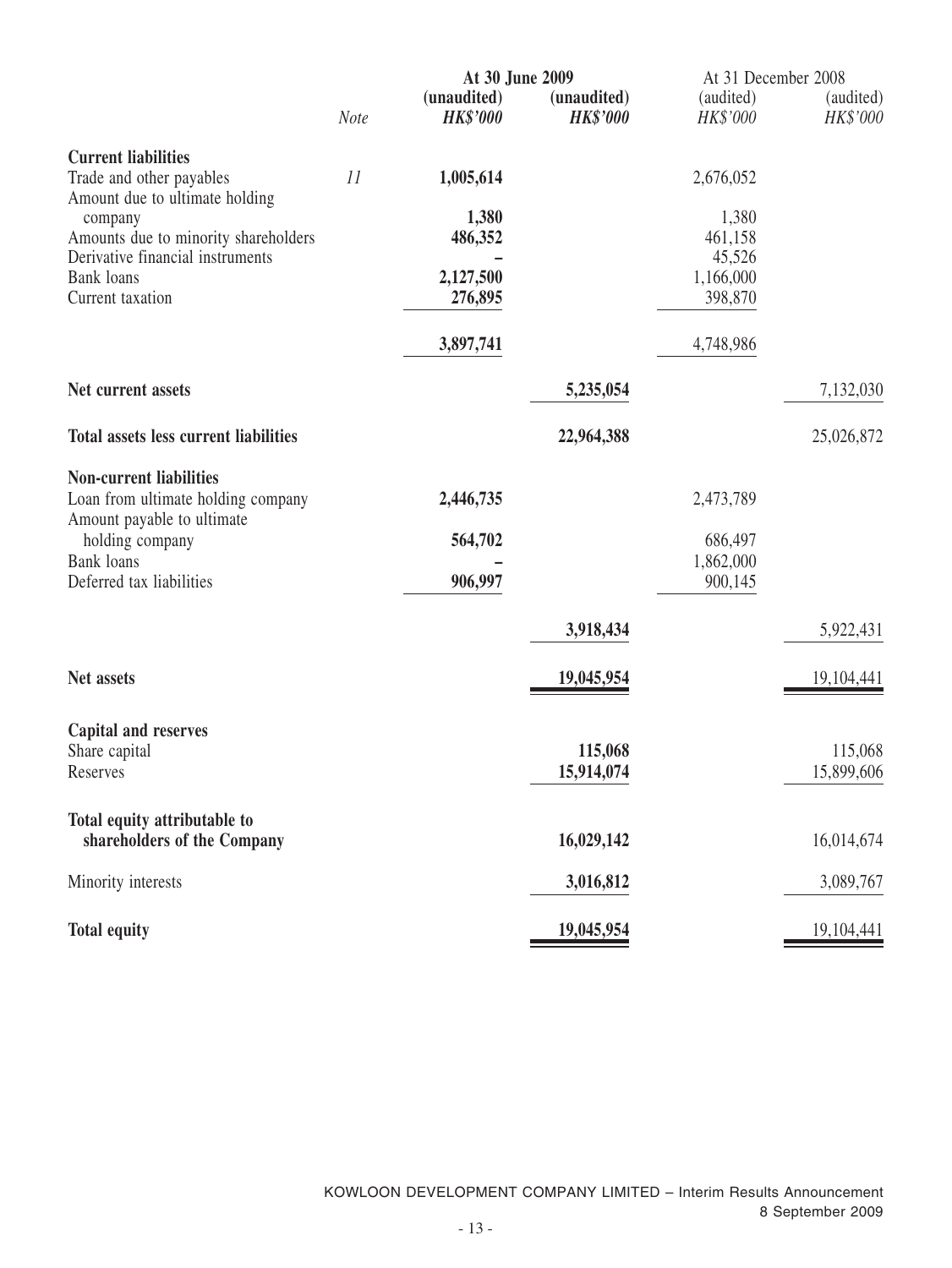#### *Notes*

#### **1 Basis of preparation**

The unaudited interim financial report has been prepared in accordance with the applicable disclosure provisions of the Listing Rules including compliance with Hong Kong Accounting Standard ("HKAS") 34, "Interim financial reporting", issued by the Hong Kong Institute of Certified Public Accountants ("HKICPA").

The interim financial report has been prepared in accordance with the same accounting policies adopted in the 2008 annual financial statements, except for the accounting policy changes that are expected to be reflected in the 2009 annual financial statements. Details of these changes in accounting policies are set out in note 2.

The preparation of an interim financial report in conformity with HKAS 34 requires management to make judgements, estimates and assumptions that affect the application of policies and reported amounts of assets and liabilities, income and expenses on a year to date basis. Actual results may differ from these estimates.

#### **2 Changes in accounting policies**

The HKICPA has issued a number of new and revised Hong Kong Financial Reporting Standards ("HKFRSs", which term collectively includes Hong Kong Financial Reporting Standards, HKASs and Interpretations) that are effective for the current accounting period of the Group. The adoption of these new and revised HKFRSs has no material impact on the results and financial position of the Group. Except as described below, the interim financial report has been prepared on a basis consistent with the accounting policies adopted in the 2008 annual financial statements.

As a result of the adoption of HKAS 1 (revised 2007), "Presentation of financial statements", details of changes in equity during the period arising from transactions with shareholders of the Company in their capacity as such have been presented separately from all other income and expenses in a revised consolidated statement of changes in equity. All other items of income and expenses are presented in the consolidated income statement, if they are recognized as part of profit or loss for the period, or otherwise in a new primary statement, the consolidated statement of comprehensive income. Corresponding amounts have been restated to conform to the new presentation.

HKFRS 8, "Operating segments", requires segment disclosure to be based on the way that the Group's top management regards and manages the Group, with the amounts reported for each reportable segment being the measures reported to the Group's top management for the purposes of assessing segment performance and making decisions about operating matters. This contrasts with the presentation of segment information in prior years which was based on a disaggregation of the Group's financial statements into segments based on related products and services and on geographical areas. The adoption of HKFRS 8 has resulted in the presentation of segment information in a manner that is more consistent with internal reporting provided to the Group's top management, and has resulted in amended disclosure being presented. Corresponding amounts have been provided on a basis consistent with the revised segment information.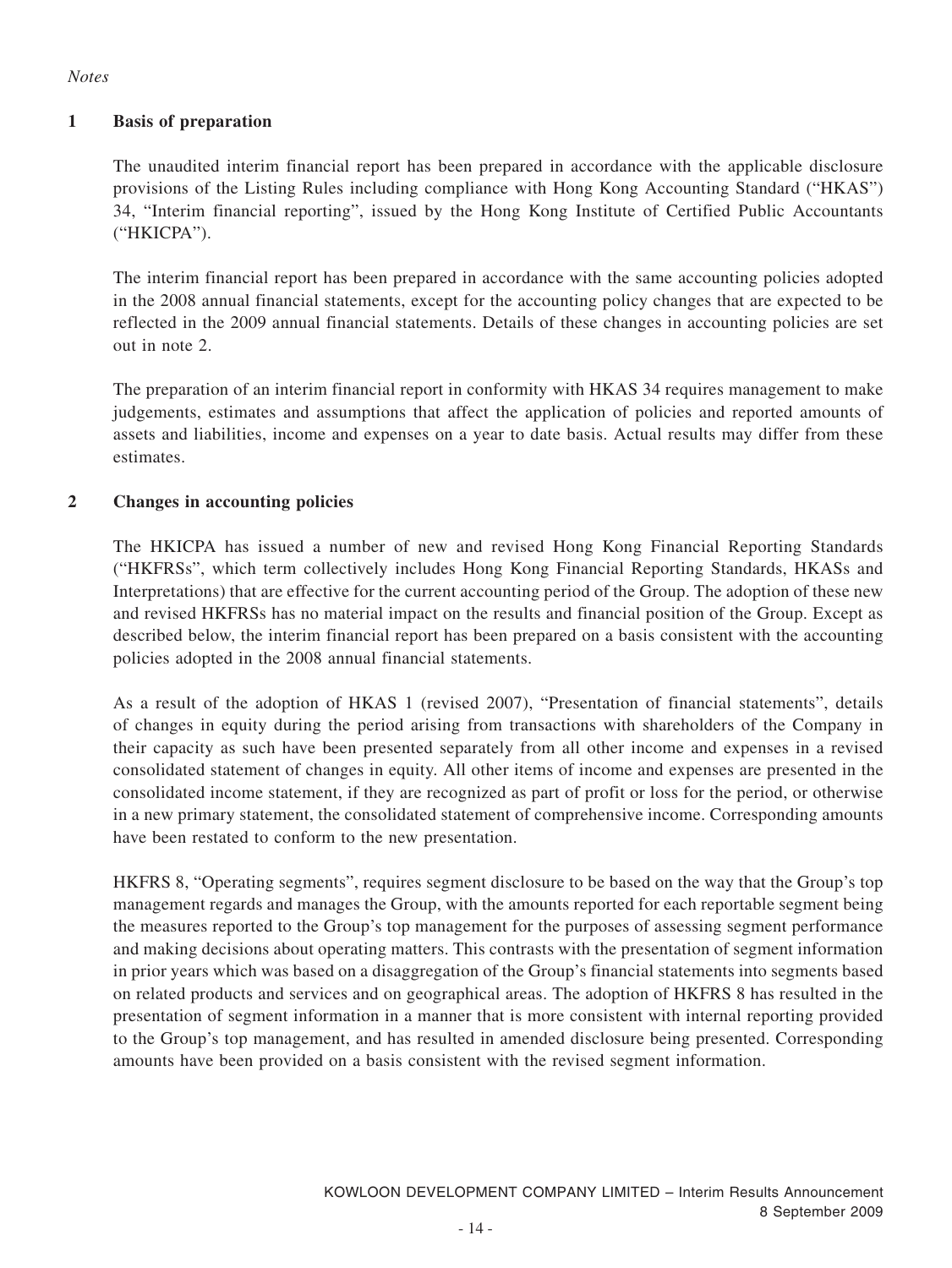As a result of amendments to HKAS 40, "Investment property", investment property which is under construction will be carried at fair value at the earlier of when the fair value first becomes reliably measurable and the date of completion of the property. Any gain or loss will be recognized in profit or loss, consistent with the policy adopted for all other investment properties carried at fair value. Previously such property was carried at cost until the construction was completed, at which time it was fair valued with any gain or loss being recognized in profit or loss. This change in policy has no impact on net assets or profit or loss for any of the periods presented.

#### **3 Segment reporting**

The Group manages its business by a mixture of both business lines and geography. On adoption of HKFRS 8, "Operating segments", and in a manner consistent with the way in which information is reported internally to the Group's top management for the purposes of assessing segment performance and allocating resources between segments, the Group has identified the following six reportable segments.

- Property development segment (Hong Kong/Macau/Mainland China): the development and sales of properties. Given the importance of property development division to the Group, the Group's property development business is segregated further into three reportable segments on a geographical basis.
- Property investment segment: the leasing of properties to generate rental income and to gain from the appreciation in the properties' values in the long term.
- Finance and investments segment: the financial investments and the provision of finance services.
- Other businesses segment: mainly includes income from the sale of ice and the provision of cold storage services and treasury operations.

Turnover comprises mainly rental income from properties, gross proceeds from sales of properties and held for trading investments, dividend and interest income.

Reporting segment profit represents profit before tax by excluding fair value changes on investment properties, finance costs and head office and corporate expenses.

Segment assets include all tangible, intangible assets and current assets with the exception of deferred tax assets and other corporate assets.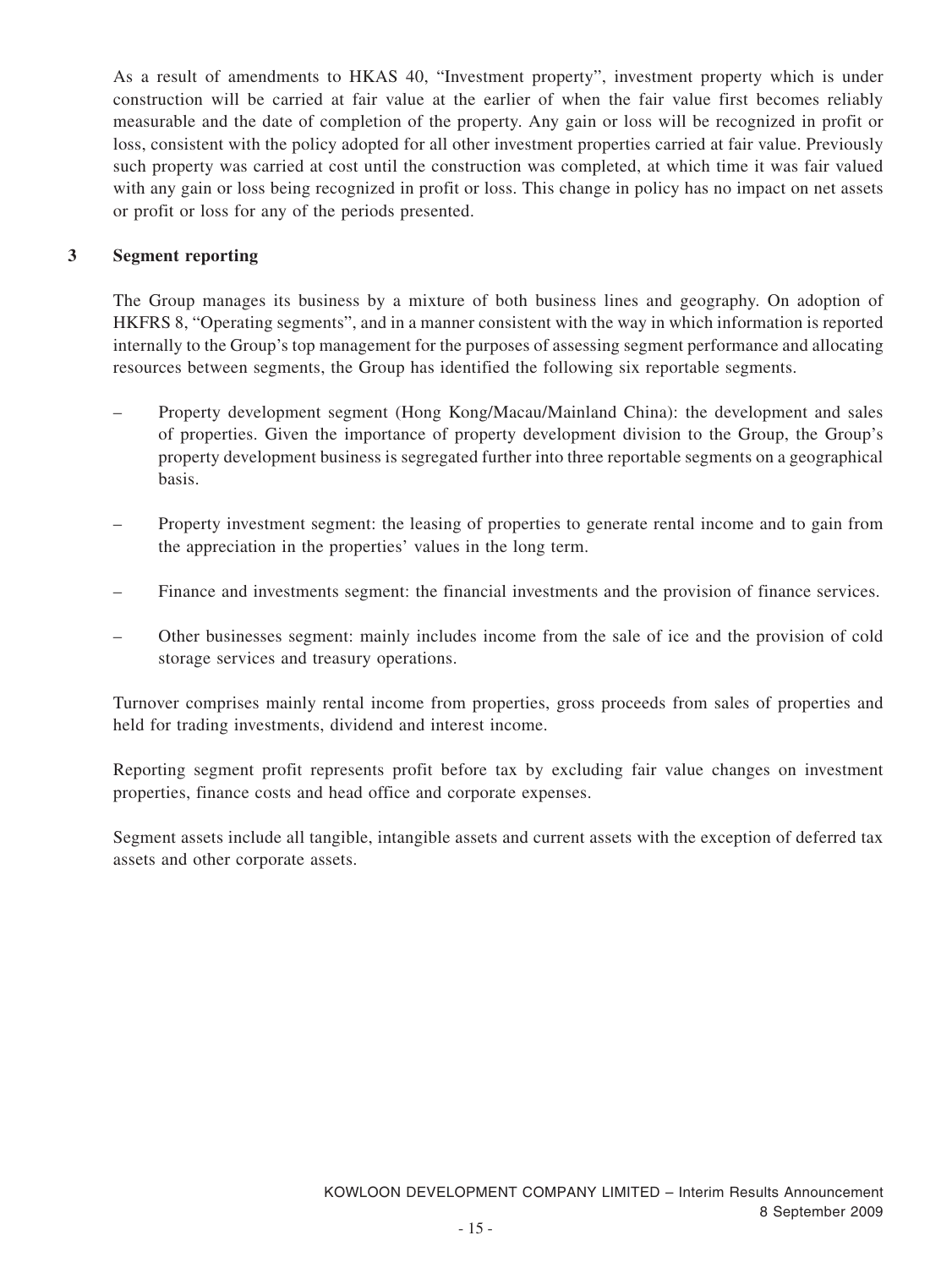Information regarding the Group's reportable segments as provided to the Group's top management for the purposes of resource allocation and assessment of segment preformance for the period is set out below:

|                                                                                                                               | Six months ended 30 June 2009                 |                                     |                          |                                             |                        |                                   |                 |
|-------------------------------------------------------------------------------------------------------------------------------|-----------------------------------------------|-------------------------------------|--------------------------|---------------------------------------------|------------------------|-----------------------------------|-----------------|
|                                                                                                                               | Consolidated                                  | Property development                |                          |                                             | Property<br>investment | <b>Finance and</b><br>investments | <b>Others</b>   |
|                                                                                                                               | <b>HK\$'000</b>                               | <b>Hong Kong</b><br><b>HK\$'000</b> | Macau<br><b>HK\$'000</b> | <b>Mainland</b><br>China<br><b>HK\$'000</b> | <b>HK\$'000</b>        | <b>HK\$'000</b>                   | <b>HK\$'000</b> |
| Turnover                                                                                                                      | 1,673,406                                     | 463,700                             | 751,648                  |                                             | 135,493                | 300,416                           | 22,149          |
| Reporting segment profit                                                                                                      | 1,207,353                                     | 222,858                             | 744,489                  | (10, 330)                                   | 139,221                | 109,304                           | 1,811           |
| Fair value changes on<br>investment properties<br>Share of fair value changes on                                              | 12,530                                        |                                     |                          |                                             | 12,530                 |                                   |                 |
| investment properties of<br>jointly controlled entity<br>Head office and corporate expenses<br>Other revenue<br>Finance costs | (12, 480)<br>(62, 265)<br>46,859<br>(12, 119) |                                     |                          |                                             | (12, 480)              |                                   |                 |
| Profit before taxation                                                                                                        | 1,179,878                                     |                                     |                          |                                             |                        |                                   |                 |
| Share of profits of<br>associated companies<br>Share of profits less losses of                                                | 520                                           |                                     |                          |                                             |                        |                                   | 520             |
| jointly controlled entities                                                                                                   | (14, 427)                                     |                                     |                          | (8,959)                                     | (5,468)                |                                   |                 |
|                                                                                                                               |                                               |                                     |                          | Six months ended 30 June 2008               |                        |                                   |                 |
|                                                                                                                               | Consolidated                                  |                                     | Property development     |                                             | Property<br>investment | Finance and<br>investments        | Others          |
|                                                                                                                               | HK\$'000                                      | Hong Kong<br>HK\$'000               | Macau<br>HK\$'000        | Mainland<br>China<br>HK\$'000               | HK\$'000               | HK\$'000                          | HK\$'000        |
| Turnover                                                                                                                      | 4,829,354                                     | 389,528                             | 240,068                  |                                             | 127,986                | 4,047,274                         | 24,498          |
| Reporting segment profit<br>Fair value changes on                                                                             | 613,180                                       | 273,977                             | 222,498                  | (6,053)                                     | 138,405                | (18,617)                          | 2,970           |
| investment properties<br>Head office and corporate expenses<br>Finance costs                                                  | 408,400<br>(16,514)<br>(18,700)               |                                     |                          |                                             | 408,400                |                                   |                 |
| Profit before taxation                                                                                                        | 986,366                                       |                                     |                          |                                             |                        |                                   |                 |
| Share of profits of<br>associated companies<br>Share of profits less losses of                                                | 16                                            |                                     |                          |                                             |                        |                                   | 16              |
| jointly controlled entities                                                                                                   | 8,273                                         |                                     |                          | (1, 814)                                    | 10,087                 |                                   |                 |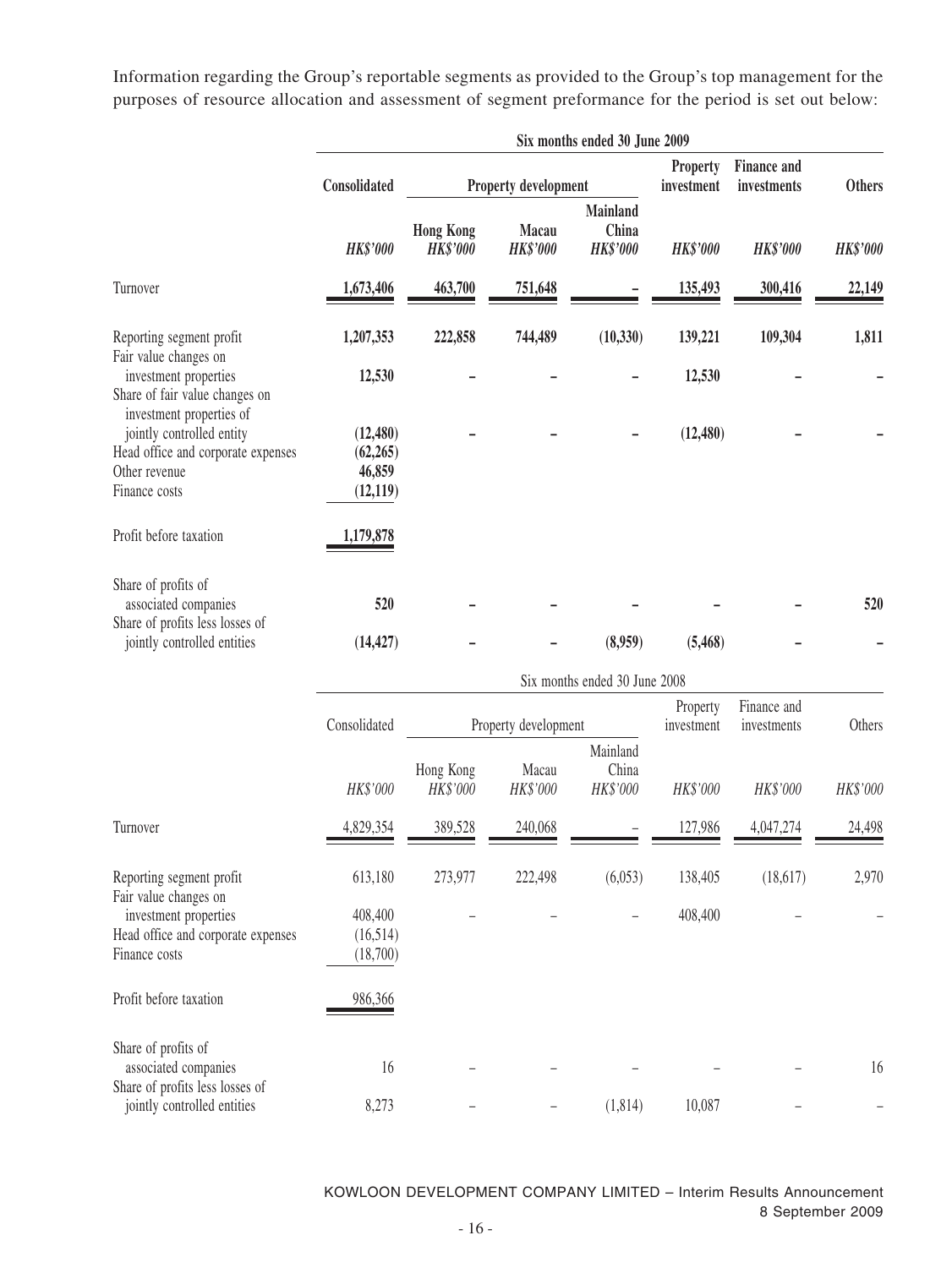|                                                                                                                                            |                                                      |                                     |                          | At 30 June 2009                             |                        |                                   |                 |
|--------------------------------------------------------------------------------------------------------------------------------------------|------------------------------------------------------|-------------------------------------|--------------------------|---------------------------------------------|------------------------|-----------------------------------|-----------------|
|                                                                                                                                            | Consolidated                                         |                                     | Property development     |                                             | Property<br>investment | <b>Finance and</b><br>investments | <b>Others</b>   |
|                                                                                                                                            | <b>HK\$'000</b>                                      | <b>Hong Kong</b><br><b>HK\$'000</b> | Macau<br><b>HK\$'000</b> | <b>Mainland</b><br>China<br><b>HK\$'000</b> | <b>HK\$'000</b>        | <b>HK\$'000</b>                   | <b>HK\$'000</b> |
| Reporting segment assets<br>Deferred tax assets<br>Time deposit (pledged)<br>Cash and cash equivalents<br>Head office and corporate assets | 26,193,754<br>35,715<br>816<br>599,727<br>32,117     | 3,383,143                           | 10,895,451               | 4,842,844                                   | 6,599,773              | 182,900                           | 289,643         |
| Consolidated total assets<br>Interest in associated companies                                                                              | 26,862,129<br>8,103                                  |                                     |                          |                                             |                        |                                   | 8,103           |
| Interest in jointly controlled entities                                                                                                    | 1,901,251                                            |                                     |                          | 1,356,559                                   | 544,692                |                                   |                 |
|                                                                                                                                            |                                                      |                                     |                          | At 31 December 2008                         |                        |                                   |                 |
|                                                                                                                                            | Consolidated                                         |                                     | Property development     |                                             | Property<br>investment | Finance and<br>investments        | Others          |
|                                                                                                                                            | HK\$'000                                             | Hong Kong<br>HK\$'000               | Macau<br>HK\$'000        | Mainland<br>China<br>HK\$'000               | HK\$'000               | HK\$'000                          | HK\$'000        |
| Reporting segment assets<br>Deferred tax assets<br>Time deposit (pledged)<br>Cash and cash equivalents<br>Head office and corporate assets | 28,559,441<br>31,711<br>18,810<br>967,499<br>198,397 | 3,577,944                           | 12,615,890               | 5,156,141                                   | 6,596,184              | 321,765                           | 291,517         |
| Consolidated total assets                                                                                                                  | 29,775,858                                           |                                     |                          |                                             |                        |                                   |                 |

| Interest in associated companies                  | 7.584 | $\overline{\phantom{0}}$ | $\overline{\phantom{0}}$ |                      | $\overline{\phantom{0}}$ | 7.584 |
|---------------------------------------------------|-------|--------------------------|--------------------------|----------------------|--------------------------|-------|
| Interest in jointly controlled entities 2,238,357 |       | $ -$                     |                          | $-1,676,828$ 561,529 |                          |       |

#### **4 Other revenue**

In 2009, other revenue included an aggregate amount of HK\$46,859,000 being the compensation and interest received/receivable upon the termination of the proposed acquisition of Shenzhen Properties by the Company.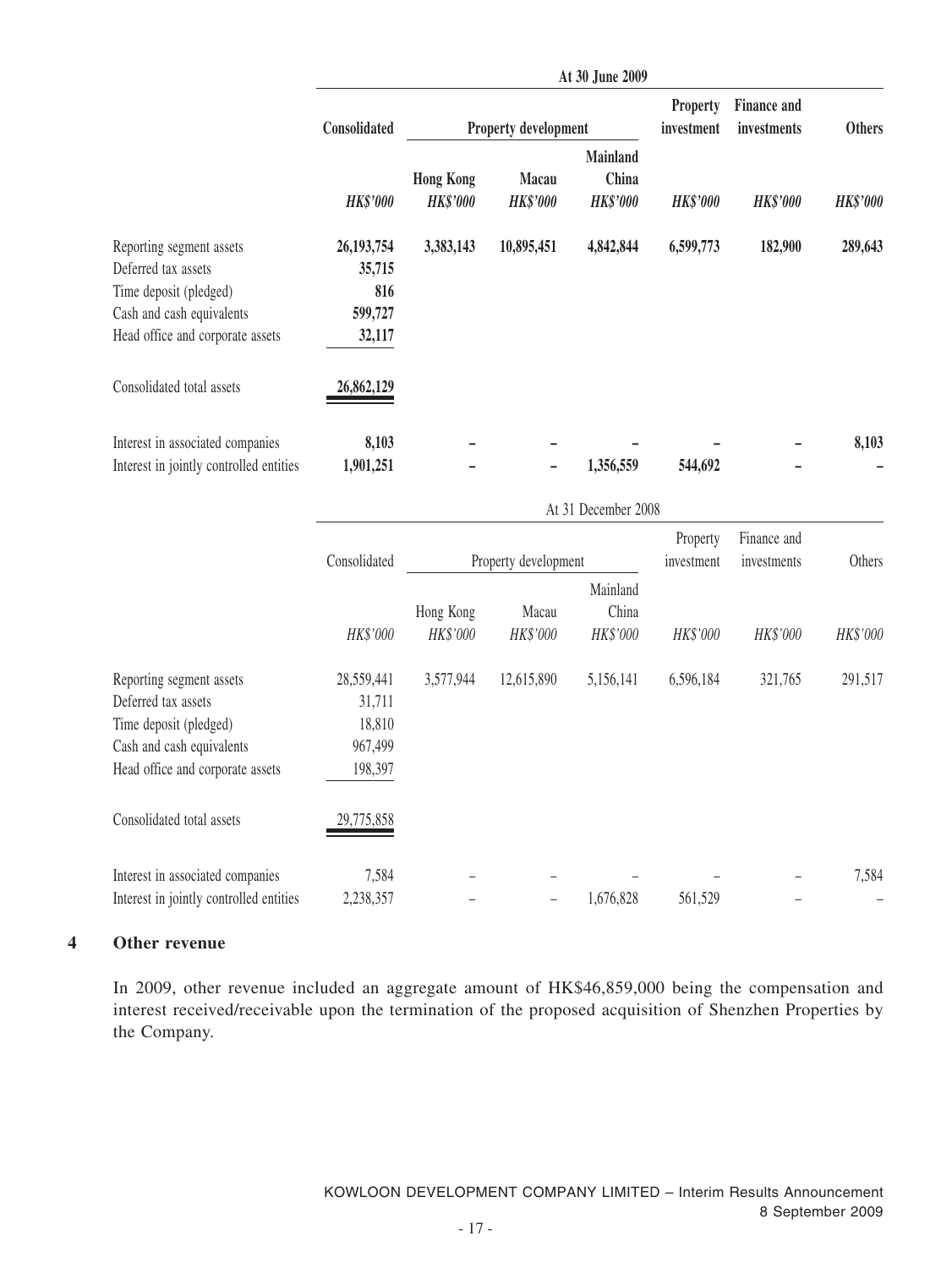#### **5 Other net income/(expenses)**

Other net income/(expenses) represents fair value changes on held for trading listed investments of gain HK\$25,523,000 (2008: loss HK\$417,761,000) and derivative financial instruments of gain HK\$48,241,000 (2008: gain HK\$150,647,000).

#### **6 Finance costs**

|                                         | Six months ended 30 June |          |  |
|-----------------------------------------|--------------------------|----------|--|
|                                         | 2009                     | 2008     |  |
|                                         | <b>HK\$'000</b>          | HK\$'000 |  |
| Interest on bank loans and overdrafts   | 10,085                   | 27,294   |  |
| Interest on loan from/amount payable to |                          |          |  |
| ultimate holding company                | 11,040                   | 18,912   |  |
| Less: Amount capitalized                | (9,006)                  | (27,506) |  |
|                                         | 12,119                   | 18,700   |  |

#### **7 Income tax**

|                           | Six months ended 30 June |           |  |
|---------------------------|--------------------------|-----------|--|
|                           | 2009                     | 2008      |  |
|                           | <b>HK\$'000</b>          | HK\$'000  |  |
| Current tax $-$ Hong Kong | 48,454                   | 103,314   |  |
| - Outside Hong Kong       | 5,652                    | 3,812     |  |
|                           | 54,106                   | 107,126   |  |
| Deferred tax              | 2,848                    | (27, 420) |  |
|                           | 56,954                   | 79,706    |  |

The provision for Hong Kong profits tax is calculated by applying the estimated effective tax rate of 16.5% (2008: 16.5%) to the six months ended 30 June 2009. Tax levied in jurisdictions outside Hong Kong is similarly calculated using the estimated annual effective rates of taxation that are expected to be applicable in relevant jurisdictions.

#### **8 Earnings per share**

- (a) The calculation of basic earnings per share is based on the profit attributable to shareholders of the Company of HK\$887,141,000 (six months ended 30 June 2008: HK\$854,076,000) and weighted average number of ordinary shares in issue during the period of 1,150,681,275 (six months ended 30 June 2008: 1,150,681,275).
- (b) There are no diluted potential shares in existence during the six months ended 30 June 2009 and 2008.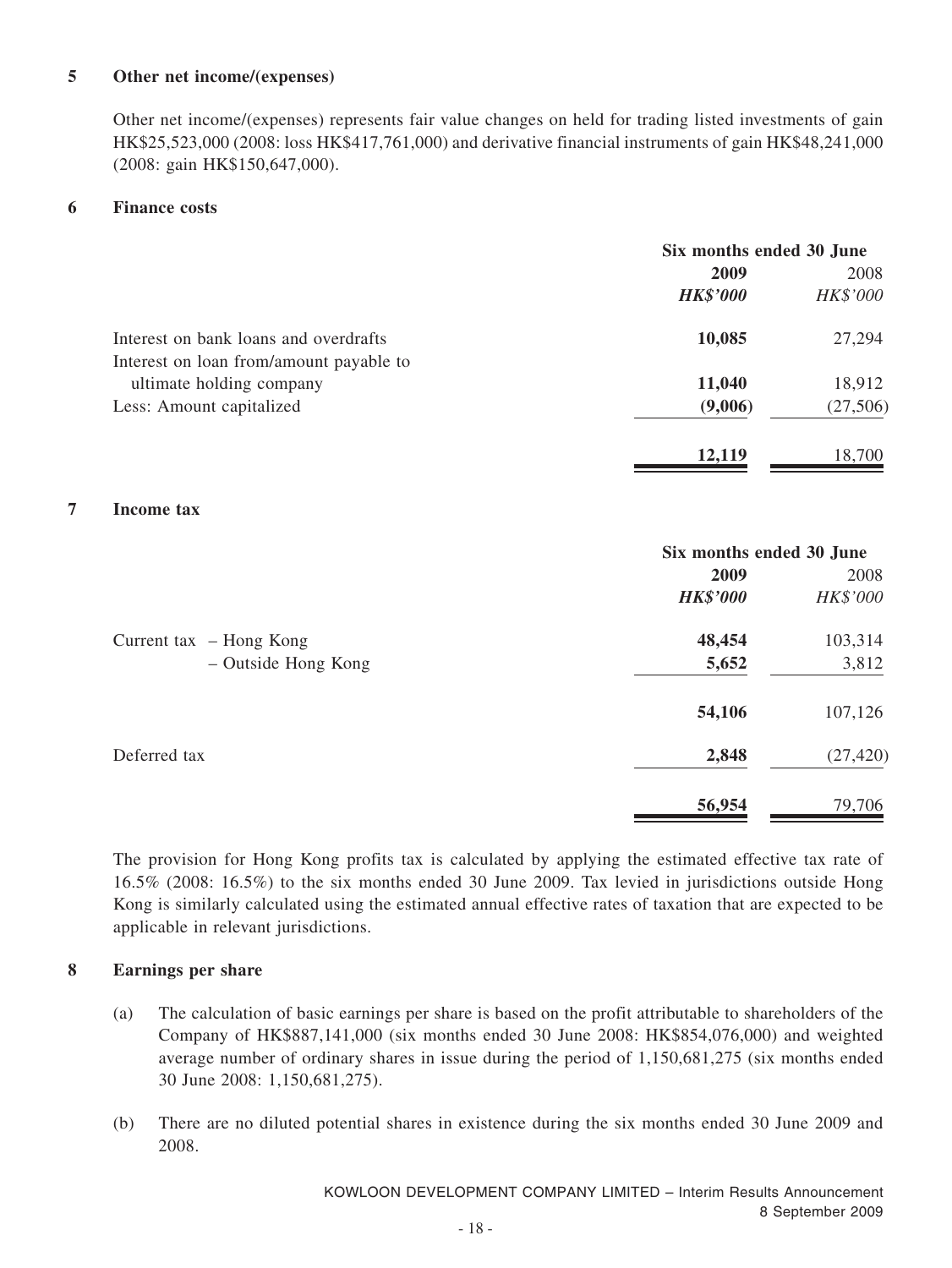#### **9 Dividends**

|                                                       | Six months ended 30 June |          |  |
|-------------------------------------------------------|--------------------------|----------|--|
|                                                       | 2009                     | 2008     |  |
|                                                       | <b>HK\$'000</b>          | HK\$'000 |  |
| Interim dividend declared after the interim period of |                          |          |  |
| HK\$0.20 (2008: HK\$0.19) per share                   | 230,136                  | 218,629  |  |

The interim dividend declared after the interim period end has not been recognized as a liability at the interim period end date.

#### **10 Trade and other receivables**

Included in this item are trade receivables (net of impairment losses for bad and doubtful debts) with an ageing analysis as follows:

|                                   | 2009<br><b>HK\$'000</b> | At 30 June At 31 December<br>2008<br>HK\$'000 |
|-----------------------------------|-------------------------|-----------------------------------------------|
| Current                           | 188,955                 | 188,449                                       |
| Less than 3 months past due       | 6,618                   | 3,414                                         |
| 3 months to 6 months past due     | 268                     | 624                                           |
| More than 6 months past due       | 7,659                   | 8,597                                         |
| Amounts past due                  | 14,545                  | 12,635                                        |
| Trade receivables                 | 203,500                 | 201,084                                       |
| Utility and other deposits        | 6,486                   | 4,185                                         |
| Other receivables and prepayments | 1,791,533               | 1,991,243                                     |
|                                   | 2,001,519               | 2,196,512                                     |

As at 31 December 2008, prepayments of the Group of an amount of HK\$225,743,000 represented the deposit paid for the proposed acquisition of approximately 70.3% of the issued shares of Shenzhen Properties. During the period, an agreement was signed between the Group and the relevant parties to discontinue the acquisition of Shenzhen Properties. Accordingly, the aforesaid deposit was returned from the vendor.

Prepayments of the Group of an amount of approximately HK\$1,701,587,000 (2008: HK\$1,700,892,000) represents payments made for the acquisition of a composite property development site located in Tianjin of the Mainland China.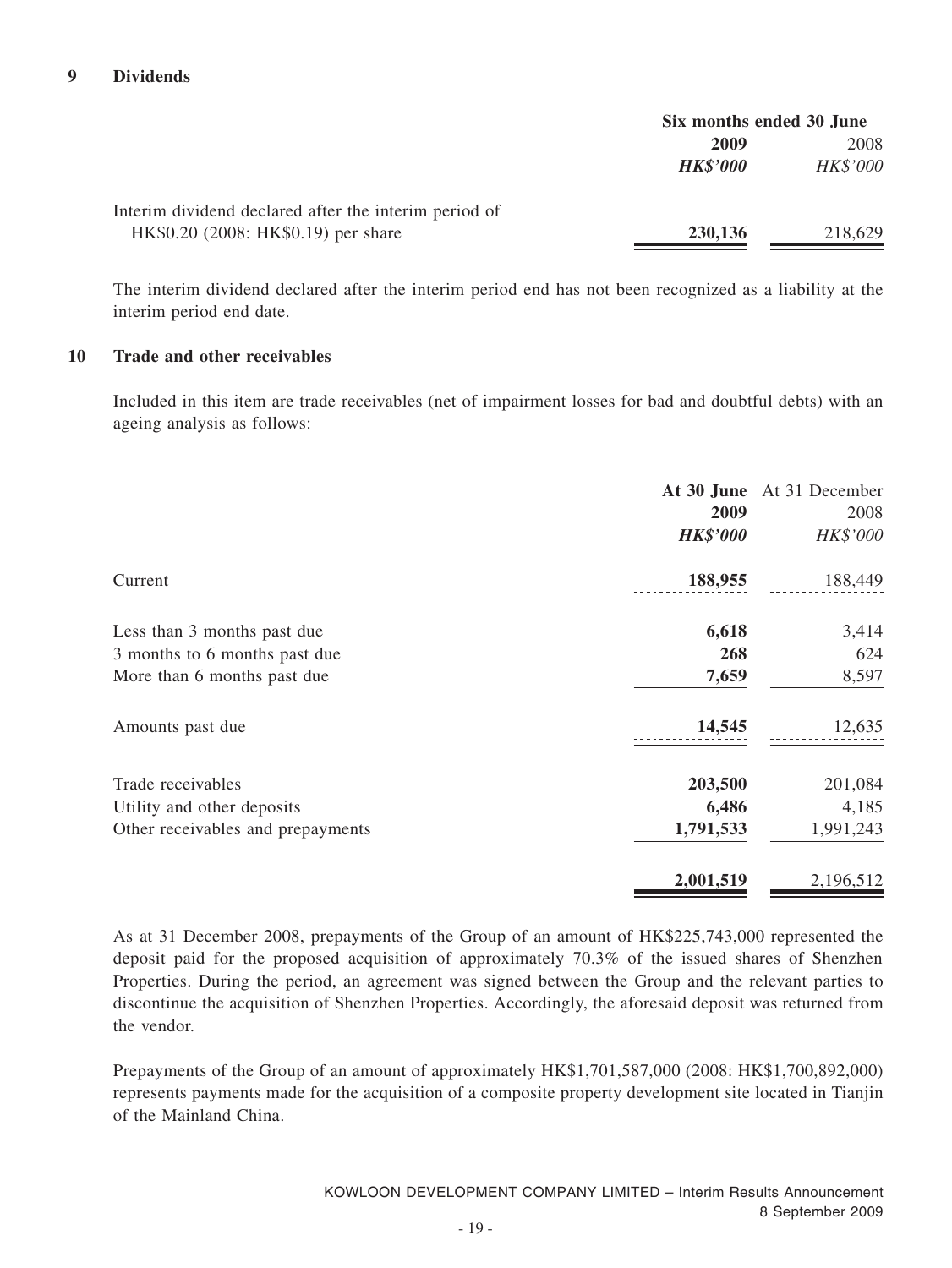The Group maintains a defined credit policy. An ageing analysis of trade receivables is prepared on a regular basis and is closely monitored to minimize any credit risk associated with receivables.

#### **11 Trade and other payables**

Included in this item are trade payables with an ageing analysis as follows:

|                                         | 2009<br><b>HK\$'000</b> | At 30 June At 31 December<br>2008<br>HK\$'000 |
|-----------------------------------------|-------------------------|-----------------------------------------------|
| Not yet due or on demand                | 45,145                  | 85,372                                        |
| Within 3 months                         | 18,537                  | 57,700                                        |
| 3 months to 6 months                    | 134                     | 27,624                                        |
| More than 6 months                      | 59,567                  | 17,300                                        |
| Trade payables                          | 123,383                 | 187,996                                       |
| Rental and other deposits               | 64,056                  | 63,994                                        |
| Other payables and accrued expenses     | 316,198                 | 1,937,367                                     |
| Deposits received on sale of properties | 501,977                 | 486,695                                       |
|                                         | 1,005,614               | 2,676,052                                     |

As at 31 December 2008, other payables and accrued expenses of the Group included an amount of HK\$1,613,516,000 received from a subsidiary of Polytec Holdings International Limited in respect of the Group's interests in property development in Macau which was settled in the period.

#### **12 Comparative figures**

As a result of the application of HKAS 1 (revised 2007), "Presentation of financial statements", and HKFRS 8, "Operating segments", certain comparative figures have been adjusted to conform with the presentation of the interim period under review and to provide comparative amounts in respect of items disclosed for the first time in 2009.